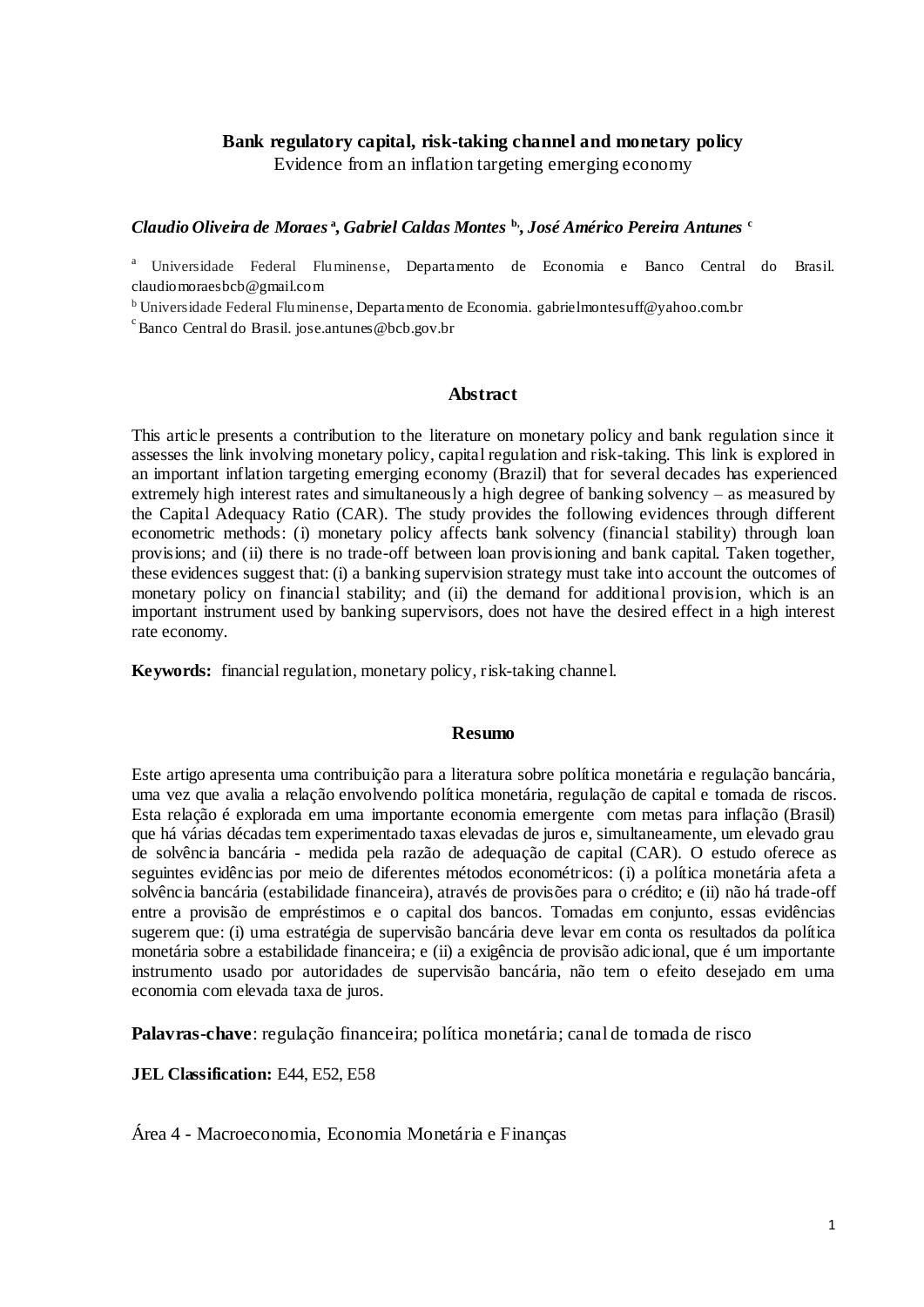#### **1. Introduction**

The inflation targeting framework (IT) has been adopted by several central banks as a strategy to implement monetary policy. IT's main feature is the official announcement of ranges for inflation fluctuations and the explicit recognition that the main goal of monetary policy is to assure low and stable inflation rates. As pointed out by de Mendonça and de Guimarães e Souza (2012), inflation is like a disease without cure and IT is a good remedy to control but not to eliminate inflation. On the other hand, like any remedy, IT has side effects, and these effects can exceed the targets of monetary policy. When policymakers alter the interest rate they only aim at inflation, but as a side effect they change banks' behavior. Since banks' behavior is an issue for financial stability policy, there is a logical relationship between the IT framework and the financial stability policy.

The idea that monetary policy alters banks' behavior is not new. Bernanke (1983) states that the great depression was aggravated by banks' reactions to monetary policy. But the connection between monetary policy and financial stability is still rare in the literature about emerging economies. Before the 2008-2009 financial crisis, there was a consensus that the relationship between financial stability and banking behavior was a regulatory issue. The financial crisis put the accepted assumptions of financial stability to the test and created an environment of uncertainty with potential impacts on the conduction of monetary policy. The aftermath of the crisis gave birth to a new view where financial stability has to be a part of economic policy, like monetary and fiscal policy. So, it is necessary to understand how monetary policy influences financial stability, which is a relevant part of the ongoing debate over appropriate central bank tools for achieving financial stability.

In consonance with this point of view, many financial stability committees were created around the world after the crisis (for instance, the Financial Stability Oversight Council was created in the United States in July 2010; in England, the Financial Service Act created the Financial Policy Committee in December 2012; in July 2011, Chile created the "Consejo de Estabilidad Financiera" and Mexico created the "Consejo de Estabilidad del Sistema Financiero" in July 2010).

Despite the fact that the Brazilian economy did not suffer huge effects from the crisis, in May 2011 the Central Bank of Brazil (CBB) created the Financial Stability Committee (COMEF). The aim is to achieve an institutional upgrade in the accomplishment of the CBB's mission, namely price and financial stability. Hence, there is a clear opportunity for coordinated action of monetary policy and financial stability management.

The Brazilian economy has some features that make it an important case study for the relationship between monetary policy and financial stability. IT was adopted in Brazil in June 1999. The main task of the CBB is to guide public expectations towards the inflation target defined by the National Monetary Council. The main feature of monetary policy during the entire period under IT in Brazil was high interest rates. The average rate in these years was higher than 14% a year. On the other hand, in the same period there was no noticeable problem with Brazilian banks, even during the subprime crisis. Brazil was considered a successful case of high resilience of the financial sector and Brazil's financial supervision was praised. Under IT, the Brazilian economy was characterized by the coexistence of high interest rates and financial stability, which suggests that monetary policy can contribute to financial stability in terms of banking solvency. That leads to the following question: What kind of relationship does exist between monetary policy and banking behavior in terms of solvency in a high interest rate economy?

This study is a contribution to understand this relationship. In particular, it is a contribution on how banking solvency reacts to monetary policy, shedding light on a little explored transmission channel, namely the risk-taking channel (Borio and Zhu, 2012). The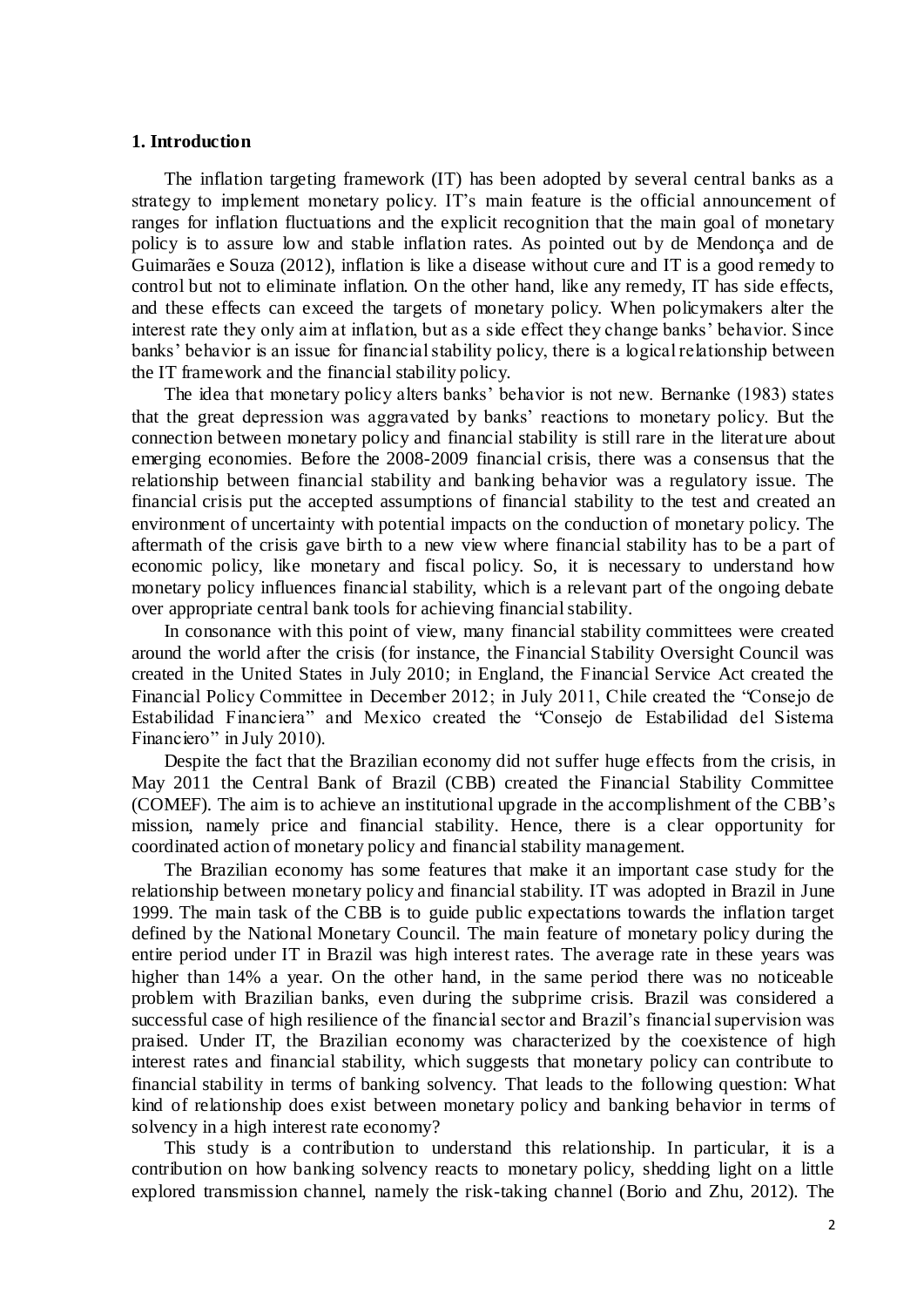novelty of the paper regards the analysis of the link, which involves capital regulation, risktaking and monetary policy. This link is explored in an important IT emerging economy that for several decades has experienced extremely high interest rates and simultaneously a high degree of banking solvency – as measured by the Capital Adequacy Ratio (CAR).

This paper is organized as follows. The next section presents the importance of financial stability and how financial regulation works. Section three presents the transmission mechanism of monetary policy through the bank lending channel and the bank risk-taking channel. Section four provides empirical evidence through ordinary least squares (OLS), generalized method of moments (GMM), system-GMM and dynamic analysis through vector autoregression. Section five concludes.

#### **2. Financial Stability**

Banking is one of the most regulated sectors in the economy. Llewellyn (1999) presents a whole set of economic reasons justifying the existence of banking regulation, among them the fact that banks play a central role in the financial system and their impact on the real economy is immediate, since many companies depend on banks as their sole source of funding, not to mention the effect of consumer credit on aggregate demand.

Aligned with these arguments, Stiglitz and Greenwald (2003) affirm that when a bank faces bankruptcy or is sold, a significant amount of information concerning its debtors is lost. As a consequence, the time needed for the competition to acquire information and resume lending at the same level and diversity previously observed may lead to a discontinuity in business.

Other economic reasons used by Llewellyn (1999) to advocate regulation are: the contagion risk, which can lead to a run on deposits; the liquidity mismatch between assets and liabilities, which is inherent to banks' balance sheets and makes them vulnerable to rumors; and finally the interconnection between banks conjugated with the perception depositors have that requests to withdraw money will be satisfied on a first in first out basis. These are economic reasons that reveal the level of fragility faced by banks and support the need for regulation.

Blinder (2010) argues that systemic risk is one that is either large enough in size or broad enough in scope that, if things go wrong, can damage a significant portion of the financial system. Therefore, financial stability depends on keeping systemic risk at bay. Disruption of financial stability can be triggered in many ways: be it the collapse of a huge financ ial institution, the coordinated movement of smaller firms or the failure of intertwined firms that can drag others through their connections and provoke damage out of proportion to their size.

Banking regulation critics argue that investors are capable of choosing and separating between sound and unhealthy banks. Hence, this ability is the guardian of the system and not regulation. However, as Goodhart et al. (1998) point out, investors are not in a good position to judge a bank's soundness due to asymmetric information between banks and clients. In turn, asymmetric information is intrinsic to the banking business.

According to Mishkin (2000), prudential supervision, broadly construed, involves government regulation and monitoring of the banking system to ensure its safety and soundness. Considering the asymmetry in the banking business and aiming to create incentives that minimize banks' exposure to bankruptcy risks, prudential supervision chooses capital requirements as its main regulatory tool.

Essentially structured as a leverage ratio, capital requirements have converged to the socalled Basel Accords. Supported by the seal of the Bank for International Settlements (BIS), the third Basel Accord, although not fully deployed, defines that the amount of capital divided by the risk-weighted assets must be at least 10.5%. Capital and risk-weighted assets are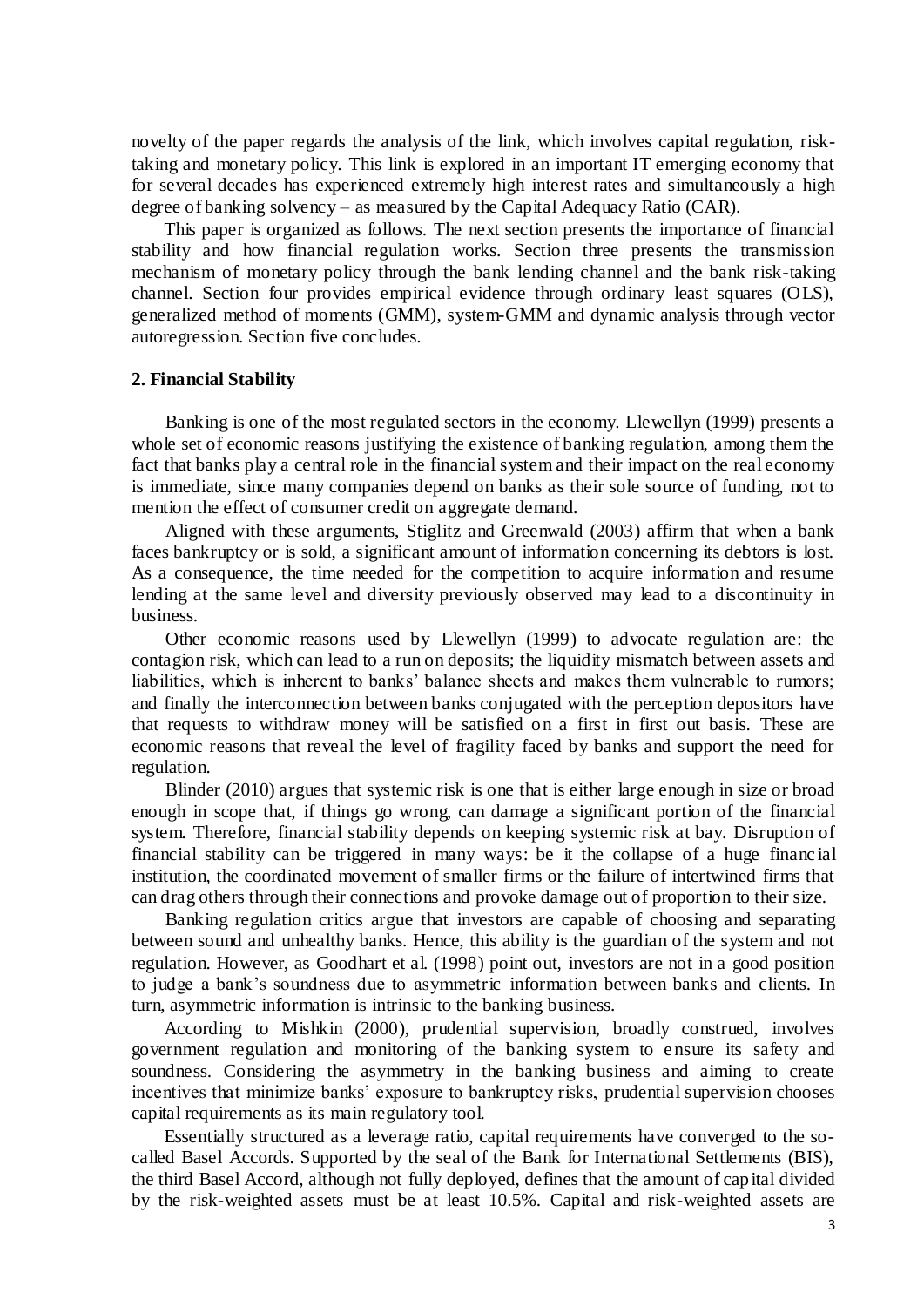constructs developed by the Basel Committee on Banking Supervision (BCBS), and both are broad enough to capture subordinated liabilities such as capital and credit, market and operational risks as risk-weighted assets.

As Mishkin (2000) pointed out, the goal of prudential supervision ranges from the assessment of the quality of banks' assets, especially loans, to the point of determining additional allowances. Provisioning is the mechanism that banks use to adjust the outstanding value of loans to reflect losses arising from credit risk (quality of the loan portfolio). The reduction in the value of loans corresponds to a reduction in the bank's profits, whic h can also be understood as a reduction in the net asset value of the bank. Individually considered, provisioning reduces the CAR, since it affects capital much more heavily than risk-weighted assets, respectively the numerator and denominator of the CAR (Borio and Lowe, 2001). As Borio and Lowe (2001) detected, provisioning enhances the transparency of banks' balance sheets as well as increases the volatility and cyclicality of banks' profits. In principle, provisioning should lead to a more accurate picture of both a bank's earnings and its assets than would be the case if all loans were measured at their outstanding value.

From a banking supervisor's standpoint, provisions are regarded as important prudential tools because they ensure that banks keep adequate protection against future loan losses. This point of view is supported by the BCBS, which recommends that banking supervisors determine the adequacy of banks' policies and processes for grading and classifying their assets and establishing appropriate and robust provisioning levels for loans.<sup>1</sup> Besides this, it also recommends that banking supervisors should assess whether the classification of assets and their provisioning is adequate for prudential purposes. If assets' classifications are inaccurate or provisions are deemed to be insufficient for prudential purposes, the supervisor has the power to require the bank to adjust its classifications of individual assets, increase its level of provisioning, reserves or capital and, if necessary, impose other measures.

Since capital and provisioning levels are proxies of the soundness of a bank as well as the financial system, they can also be understood as flags to detect problems, allowing banking supervisors to act prudentially to avoid financial instability.

The financial system is not a closed system. It feels the influence of the macroeconomic environment, mainly through the transmission channels of monetary policy. In this way, the Committee on International Economic Policy Reforms (CIEPR) recognizes that financial stability should be an explicit objective of central banks and monetary policy should be regarded as a legitimate part of the macroprudencial toolkit (CIEPR, 2011).

Hence, understanding the relationship between financial stability and monetary policy has a crucial role in the definition of new regulatory strategies, as well as in the action of banking supervision. This understanding must begin with the basic elements of financial stability and monetary policy. From financial stability, the elements are the average level of loan provisions and the CAR of the financial system. From monetary policy, the elements are the basic interest rate and the transmission mechanisms of monetary policy. The issue is how monetary policy impacts banks' level of provision and CAR, and through which channels this impact can be observed.

### **3. Bank Lending Channel to Risk-Taking Channel**

The initial approaches concerning the impact of monetary policy on banks were the works about asymmetric information (Akerlof, 1969; Stiglitz and Weiss, 1981), which revealed that the credit market is subject to failures and inefficiencies and this causes effects on the aggregate economic activity (Greenwald et al., 1984). In particular, it is recognized that

<sup>&</sup>lt;sup>1</sup> Core Principles for Banking Supervision, principles 17 and 18.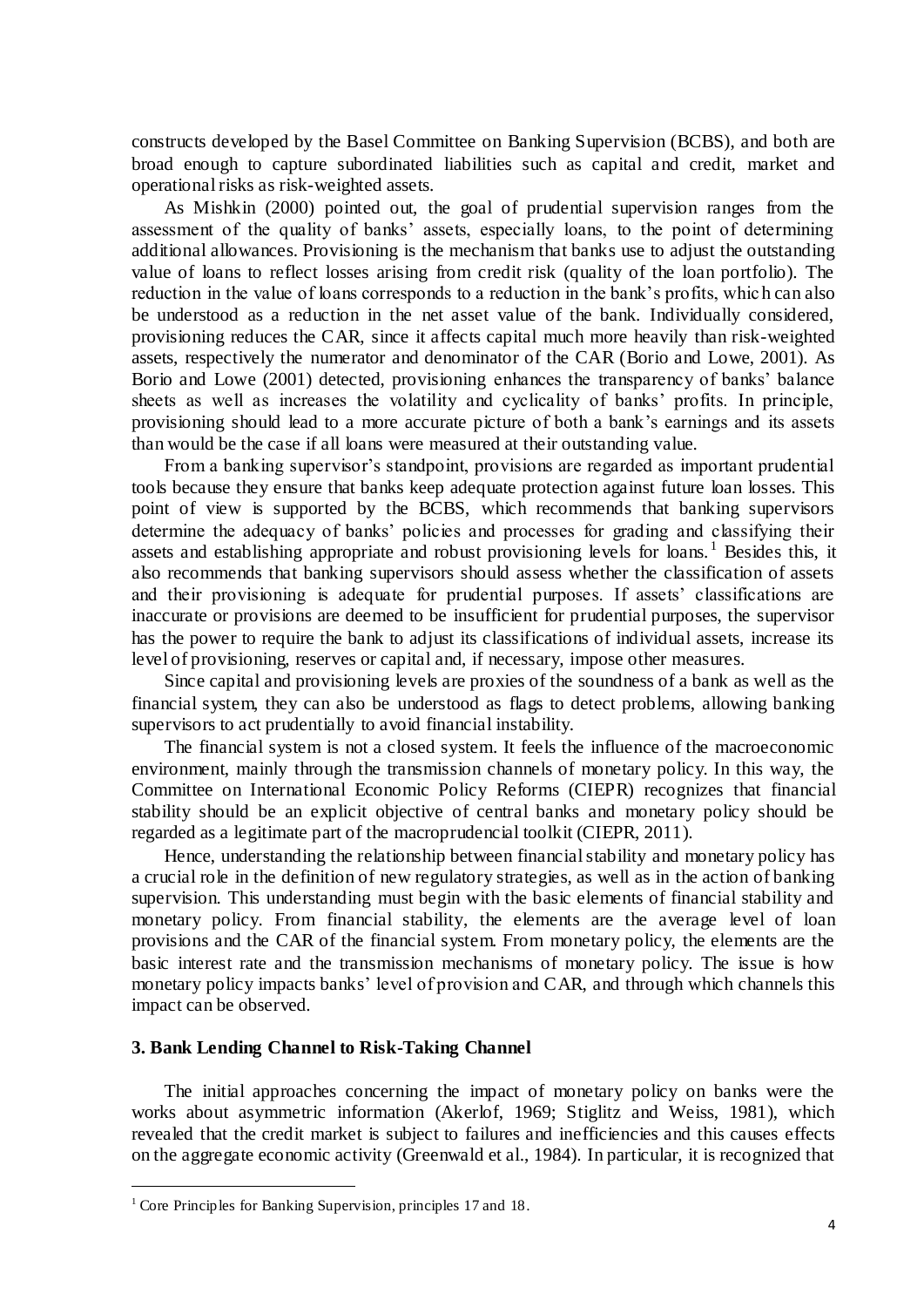problems of information create a set of mechanisms that propagate and amplify initial shocks to the economy (Bernanke, 1983). There are two main types of such mechanisms, called credit channels: (i) the lending channel, which emphasizes the existence of shocks that can affect the ability/willingness of banks to supply credit to bank-dependent firms, and (ii) the balance sheet channel, which emphasizes the existence of shocks that can affect the financial position of firms and households and thus their ability to access the credit market (Hubbard, 1995; Bernanke and Gertler, 1995).

Despite the fact that empirical evidence regarding the functioning of monetary policy through the risk-taking channel is scarce and focused on monetary policy, the available literature is useful to understand the link between monetary policy and financial stability.

The risk-taking channel refers to how changes in monetary policy rates affect either risk perceptions or risk tolerance (Borio and Zhu, 2012). According to this perspective, easy monetary conditions represent a standard element in boom-bust type business fluctuations, i.e., low interest rates may lead to financial imbalances through a reduction in risk aversion of banks, affecting the supply of credit, the credit spread and, as a consequence, economic decisions, causing business fluctuations. Although several authors have studied the relationship between monetary policy and business fluctuations, Borio and Zhu (2012) argue that insufficient attention has been paid to the link between monetary policy and the perception and pricing of risk by economic agents, i.e., to the risk-taking channel.

Regarding the relationship between monetary policy (through the basic interest rate) and the risk-taking channel, Altunbas et al. (2014) and Gambacorta (2009) emphasize that there are two main ways in which low interest rates can influence bank risk-taking. First, low interest rates affect valuations, incomes and cash flows, which in turn can influence how banks measure risk (Adrian and Shin, 2009a and 2009b; Borio and Zhu, 2012). Second, low returns on investments, such as government (risk-free) securities, may increase incentives for banks, asset managers and insurance companies to take on more risk for behavioral, contractual or institutional reasons, for example to meet a nominal return target (Brunnermeier, 2001; Rajan, 2005).

Unequivocally, monetary policy influences the risk-taking of banks. However, there are other possible causes of changes in banks' risk perception. The work of Tabak, Noronha and Cajueiro (2011) analyzes the relationship between economic cycles and capital buffers held by banks in Brazil. They evaluate the effects of bank capital on lending activity and how these effects vary among banks with different ownership structure. They use unbalanced panel data of Brazilian institutions from 2000 to 2010 to estimate an equation for capital buffers and for loan growth. The results reveal that the economic cycle negatively affects the surplus capital. These results have important implications in terms of capital regulation.

The work of Tabak, Laiz and Cajueiro (2010) investigates the effects of monetary policy on banks' loans growth and non-performing loans for the period 2003-2009 in Brazil. The results suggest the existence of a bank lending channel by showing that during periods of monetary tightening/loosing, banks' outstanding loan amounts decreased/increased. They a lso found that the financial crisis had a large impact on lending activity and that state-owned banks seem to respond more to monetary policy changes than foreign and domestically owned private banks. Moreover, by analyzing the impacts of monetary policy on non-performing loans, they found that during periods of interest rate increase/decrease, banks present a higher/lower growth rate of non-performing loans, which may aggravate/alleviate their performance. In addition, state-owned banks have a different lending profile, since they present a lower amount of non-performing loans. Furthermore, the results also support the existence of a risk-taking channel, in which lower monetary policy rates increase banks' risktaking. During periods of low interest rates, large and liquid banks increase their credit risk exposure.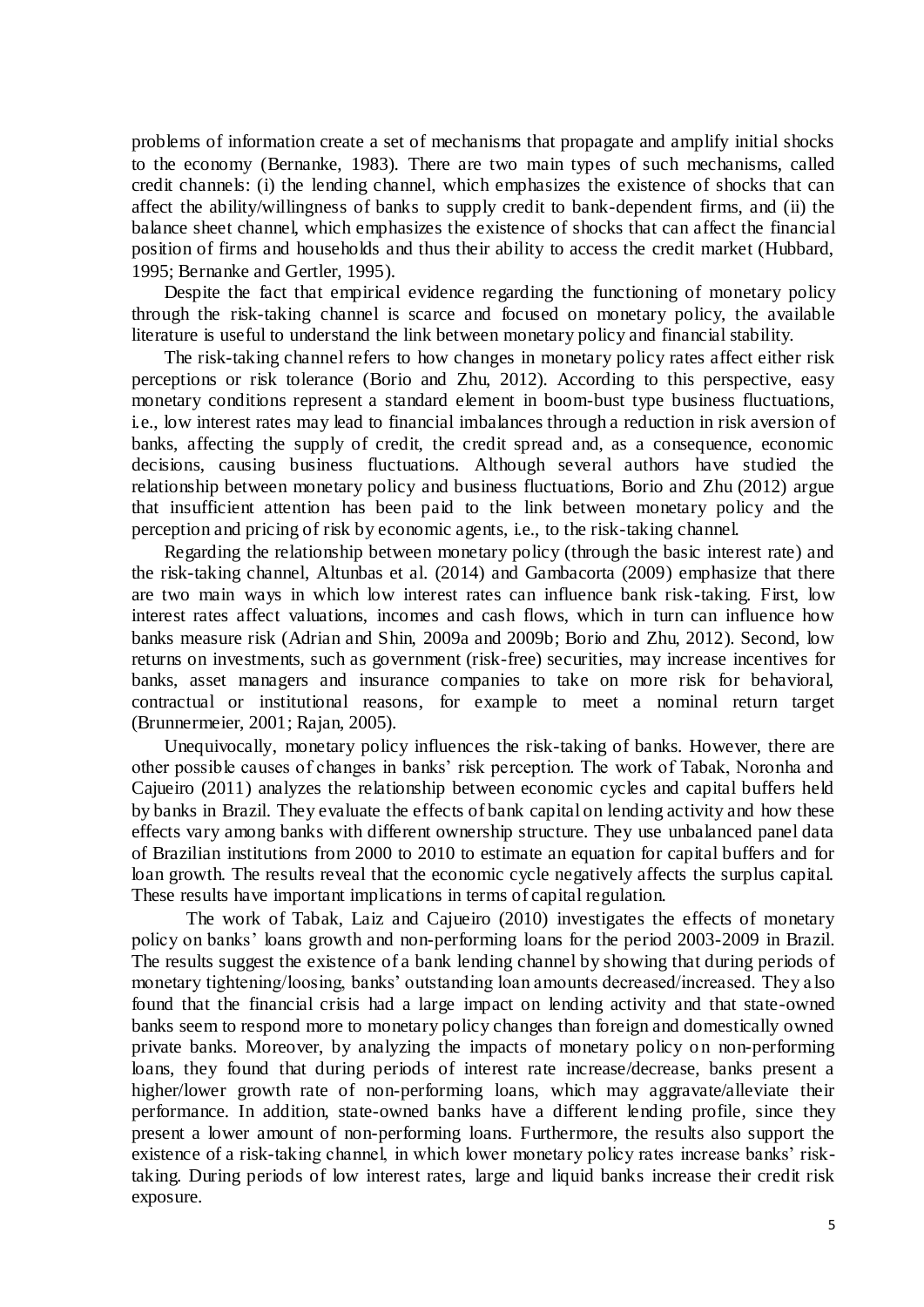Despite the increase in the number of papers concerning the risk-taking channel after the crisis, there is still sparse literature associating it with financial regulation in emerging economies. In this regard, the work of Montes and Peixoto (2014) is a first step in this direction. They found evidence that both the lending channel and the risk-taking channel operate in the Brazilian financial system. Banks react to monetary policy by altering the amount of provisions (expected loss) of their loan portfolios and also the spread charged. In an environment of lax monetary policy, banks take more risks, reducing expected loss (provisions) and spreads. Moreover, this study found evidence that banks increase loans when the economy booms, enhancing the procyclical nature of the banking system. Besides confirming the criticism found in the literature concerning the procyclicality of the banking system, the approach used in Montes and Peixoto (2014) sets the stage to explore banking solvency in terms of the loan provisions. As defined by the Basel Accords, loan provisions (expected loss) directly affect the equity of banks, so it is a crucial constituent of the CAR.

The expected trade-off between provisions (expected loss) and the CAR (unexpected losses) is the main tool used by banking supervisors. When banking supervisors ask for additional provisions, they expect that the impact on banks' capital and CAR creates an incentive for banks to be more cautious regarding the quality of the assets originated. However, considering the influence that monetary policy has on banks' provisioning levels, its effect must be taken into account in banking supervision strategy. Accordingly, this study is a counterpoint to the works of Altunbas et al. (2014) and Jiménez et al. (2014). The former found evidence that low interest rates over an extended period contribute to an increase in bank risk. The latter identified that a lower interest rate induces lower capitalized banks to expand credit to riskier firms. We analyzed the risk-taking channel in Brazil, an economy that experienced high interest rates for more than 10 years. Therefore, understanding the impact of the risk-taking channel in economies with different features is crucial to improve the tools used for banking supervision. To do this, it is necessary to fill in the blanks of the risk-taking channel. This can be done by including economic variables that explain the aggregate behavior of the CAR in the analysis.

## **4. Empirical Analysis**

## **4.1 The Brazilian Banking system, implementation of the capital requirements and macroeconomic adjustments**

In the Brazilian financial system's current arrangement, the main institutions are universal banks, which provide a wide range of banking services. Two characteristics dominate the financial system in Brazil: market concentration and state control over some of the major institutions. According to the IMF (2012a), the Brazilian financial system is large, concentrated, and highly interconnected domestically. There are 1,475 deposit-taking financial institutions, with assets exceeding 100 percent of GDP, including 137 banks, 4 development banks, and one savings bank as of November 2011. The set of the five biggest universal banks accounts for two-thirds of total assets. These banks are usually part of larger financial conglomerates, which often include insurance and asset management. The banking system reports high levels of capitalization, liquidity and profitability. In September 2011, Brazilian banks, in general, were capitalized above minimum regulatory levels. The average CAR was 17.17 percent, well above the 11 percent required in Brazil, and above the 8 percent required by the Basel I and Basel II methodologies. The leverage ratio (9.57) and liquidity ratio (around 1.08) were also prudentially adequate. (IMF, 2012a, p. 5).

In Brazil, the implementation of Basel II began in 2007. According to the IMF (2012a), Brazil has a well-defined banking supervision process supported by a legal framework that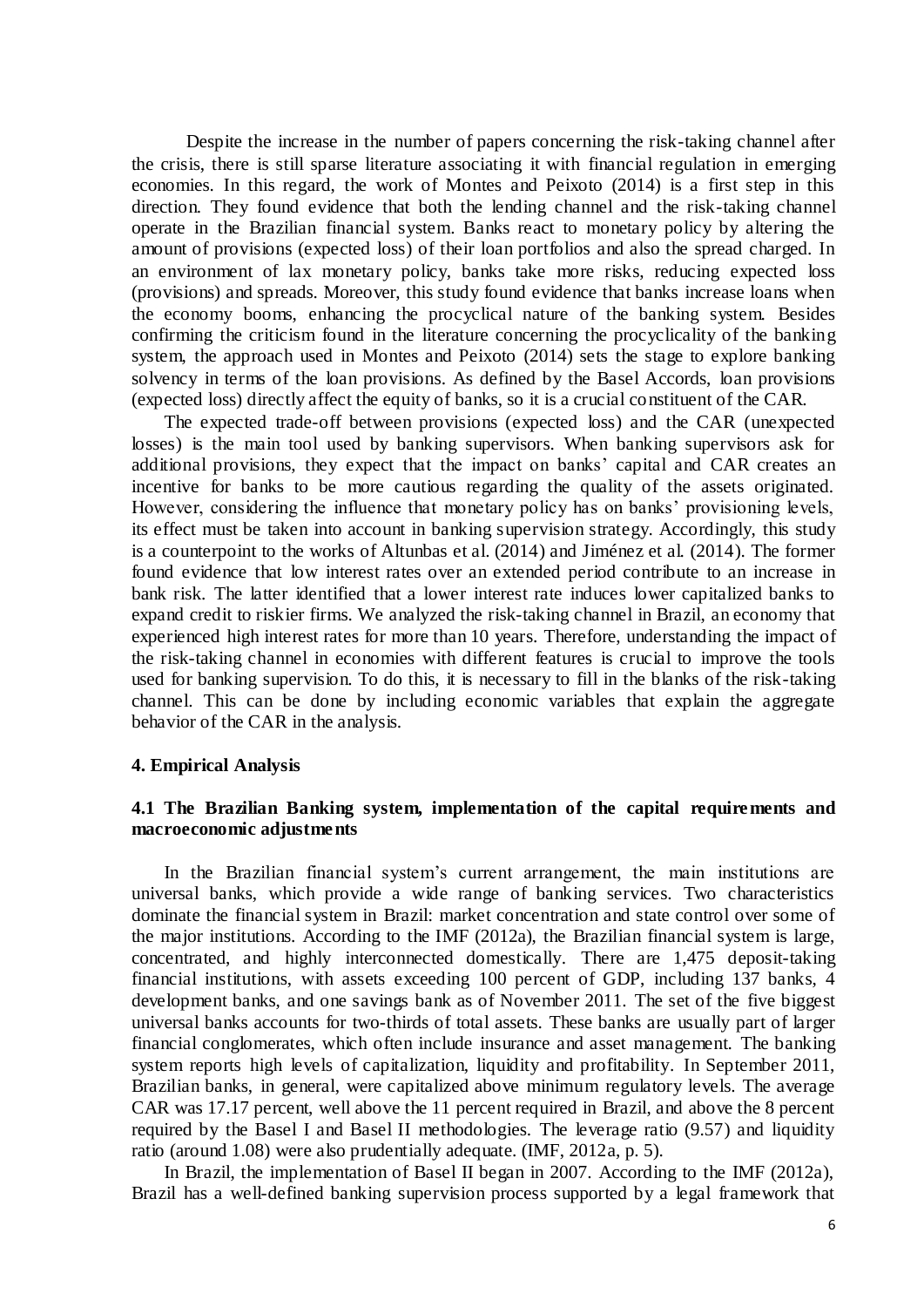grants the CBB broad enforcement powers for corrective action and weak powers for bank resolution. The supervisory process is risk-based and intrusive. The process is based on a supervisory cycle that includes a mix of onsite and offsite activities and concludes with a rating of the bank on a scale of one to four based on quantitative and qualitative factors. The timeliness of corrective action has been improved by the adoption of regulations (resolutions) that enable the CBB to impose corrective action based on judgmental factors, such as the adequacy of corporate governance. Prior to the implementation of the Pillar 2 style resolutions, the CBB enforcement was focused on corrective enforcement, while now it takes a more preventive approach that can correct unsafe and unsound practices before they impact the bank's condition. Banks are subject to corporate law in the area of dividend payout, which establishes that a 25 percent minimum of profits must be paid to preferred shareholders. Although the CBB could mitigate the requirement by asking for additional capital to offset the dividend, this requirement hinders the ability of the CBB to preserve capital in a weak bank situation (IMF, 2012a, p. 3).

The positive performance of the Brazilian economy, even after the worsening of the global crisis in the second half of 2008, reflects the efforts to consolidate macroeconomic fundamentals. Regarding the macroeconomic environment, long before the crisis – since the mid-1990s – Brazil had adopted standard macroeconomic policies to control inflation and anchor expectations, including an IT framework (adopted in 1999). Fiscal policies were strengthened to ensure that markets perceived debt dynamics as sustainable. Moreover, Brazil opted for a flexible exchange rate regime as a first buffer against capital market mood swings and volatility. Last but not least, Brazil did not embark on the fashionable financial deregulation movement of the 1990s, keeping a conservative prudential regulatory framework for its financial sector, which remained tightly supervised and well capitalized. Nevertheless, the crisis caught emerging and advanced economies in quite different positions in the spectrum of macro and financial fragility: the former were ending a cycle of macro policy consolidation and had stronger financial sectors that had been tested through crises; the latter were at the peak of a cycle of credit-fueled consumption growth and had allowed their financial sectors to become highly vulnerable to shifts in confidence and changes in asset price valuation in their balance sheets. Fortunately, many emerging markets could also implement countercyclical policies to support activity thanks to the robust fundamentals and policy credibility built throughout a decade-long adjustment effort (Silva and Harris, 2012).  $2^2$ 

The cornerstone of Brazil's monetary stability is the IT framework, adopted in June 1999. This framework includes all the features of a full-fledged IT regime, including: 1) the announcement of multi-year inflation targets; 2) assigning to the National Monetary Council the responsibility for setting the inflation targets and tolerance ranges based on a proposal by the minister of finance; 3) giving to the CBB full responsibility to implement the policies needed to attain the inflation targets; 4) establishing procedures to increase the central bank's accountability (specifically, if the target range is breached, the central bank president would have to issue an open letter to the minister of finance explaining the causes of the deviation, the measures that will be taken to eliminate it, and the time it will take to get inflation back inside the tolerance range) and, 5) taking actions to improve the transparency of monetary policy. The CBB conducts monetary policy in order to minimize deviations of inflation relative to the inflation target and fluctuations in the output gap, but also in order to guide agents' expectations about inflation and future monetary policy.

Financial and monetary stability are crucial to create a favorable macroeconomic environment, but how do they impact each other? Hence, in order to estimate the impact of

 $2^2$  For more details about the effects of the global financial crisis on Brazil and the action taken by Brazilian authorities, see Tabak, Laiz and Cajueiro (2010) and Silva and Harris (2012, section II "*The effects of the global financial crisis on Brazil*" and section III "*Brazil's policy responses to the crisis*").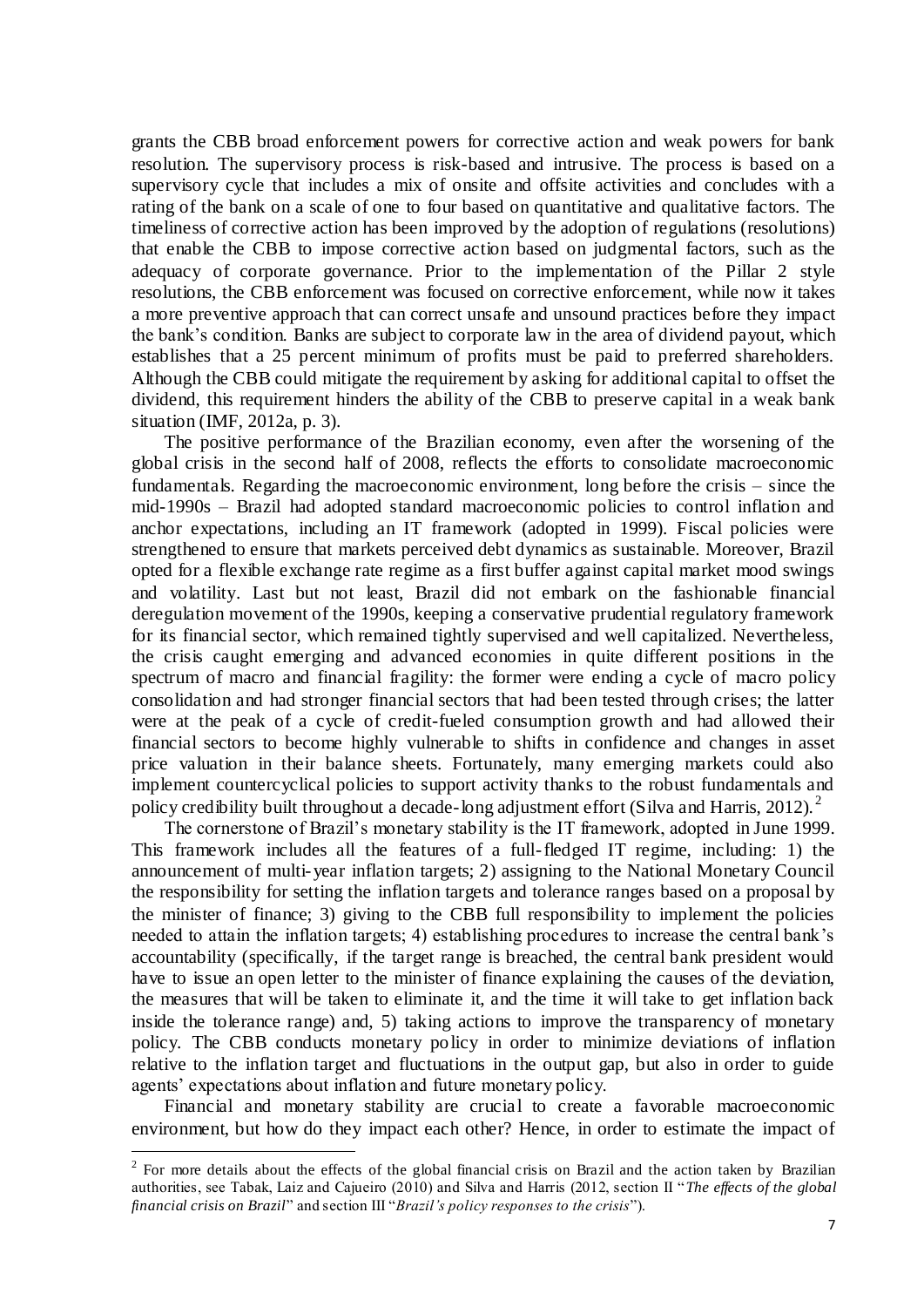monetary policy on Brazil's financial system stability, we conducted an empirical analysis using ordinary least squares (OLS), generalized method of moments (GMM) and a GMM system. One reason for using GMM is that while OLS estimations have problems of serial autocorrelation, heteroskedasticity or non-linearity, which is typical in macroeconomic time series, this method provides consistent estimators for the regressions (Hansen, 1982). As pointed out by Wooldridge (2001, p. 95), "to obtain a more efficient estimator than two-stage least squares (or ordinary least squares), one must have overriding restrictions." The weighting matrix in the equation was chosen to enable the GMM estimates to be robust, considering the possible presence of heteroskedasticity and autocorrelation of unknown form.

As pointed out by Cragg (1983), overidentification analysis has an important role in the selection of instrumental variables to improve the efficiency of the estimators. We performed a standard J-test with the objective of testing this property for the validity of the overidentifying restrictions (Hansen, 1982). The chosen instruments were dated to the period t−1 or earlier to help predict the contemporaneous variables, which are unavailable at time t. This procedure for the choice of instrumental variables follows Johnston (1984).

## **4.2 Data**

The period of analysis runs from July 2001 to December of 2013. The monthly series used in this study are:

**Capital Adequacy Ratio** (CAR) - The CAR is treated as an indicator of solvency of a financial institution. The higher the index above the minimum rate set by the supervising authority, the greater the surplus of equity, or equity, to conduct transactions that generate additional risks. This variable represents the capital to risk-weighted assets ratio. [National](http://en.wikipedia.org/wiki/Bank_regulation)  [regulators](http://en.wikipedia.org/wiki/Bank_regulation) track a bank's CAR to ensure that it can absorb a reasonable amount of loss and complies with statutory [capital requirements.](http://en.wikipedia.org/wiki/Capital_requirement) This series is obtained from the CBB (series 21424).

**Provision** (PROV) - This variable represents the expected losses, the amount provisioned by banks in relation to loans. The calculation of this indicator was used by Tabak, Noronha and Cajueiro (2011), and the indicator is the difference between "Provisions for credit transactions in the private financial system" and "Provisions for credit transactions in the private financial system (total H)", which are in arrears for more than 180 days, divided by "credit transactions in the private financial system (total credit to private sector)". All series used in the calculation of this variable are provided by the CBB (series 12929, 12977 and 4444). In considering the risk transactions (risk H) as losses, this measure can be viewed as a proxy for the perception of ex-ante risk.

**Return on assets** (ROA) - The series of return on assets represents how profitable a bank is relatively to its total assets. It is calculated by dividing a bank's annual earnings by the average of the last three months of total assets. The series was obtained from the CBB (series 21440).

**Default rate** (DEFAULT) - The default rate represents the ratio between the non-performing loans (in arrears for more than 90 days) and the total amount of credit transactions in the private financial system. It is expected that an increase in the default level worsens the credit market conditions, i.e., the level of provisions. The series is provided by the CBB (series 13673).

**Credit gap** (C\_GAP) - The credit gap is obtained following the method of the Basel Committee on Banking Supervision (BCBS) (2010). The gap is the difference between the credit/GDP ratio and its trend (calculated by the Hodrick-Prescott filter). The series of credit/GDP ratio is available from the CBB (series 17474). Considering the new recommendations of the BCBS (2010), formalized in the document "Guidance for National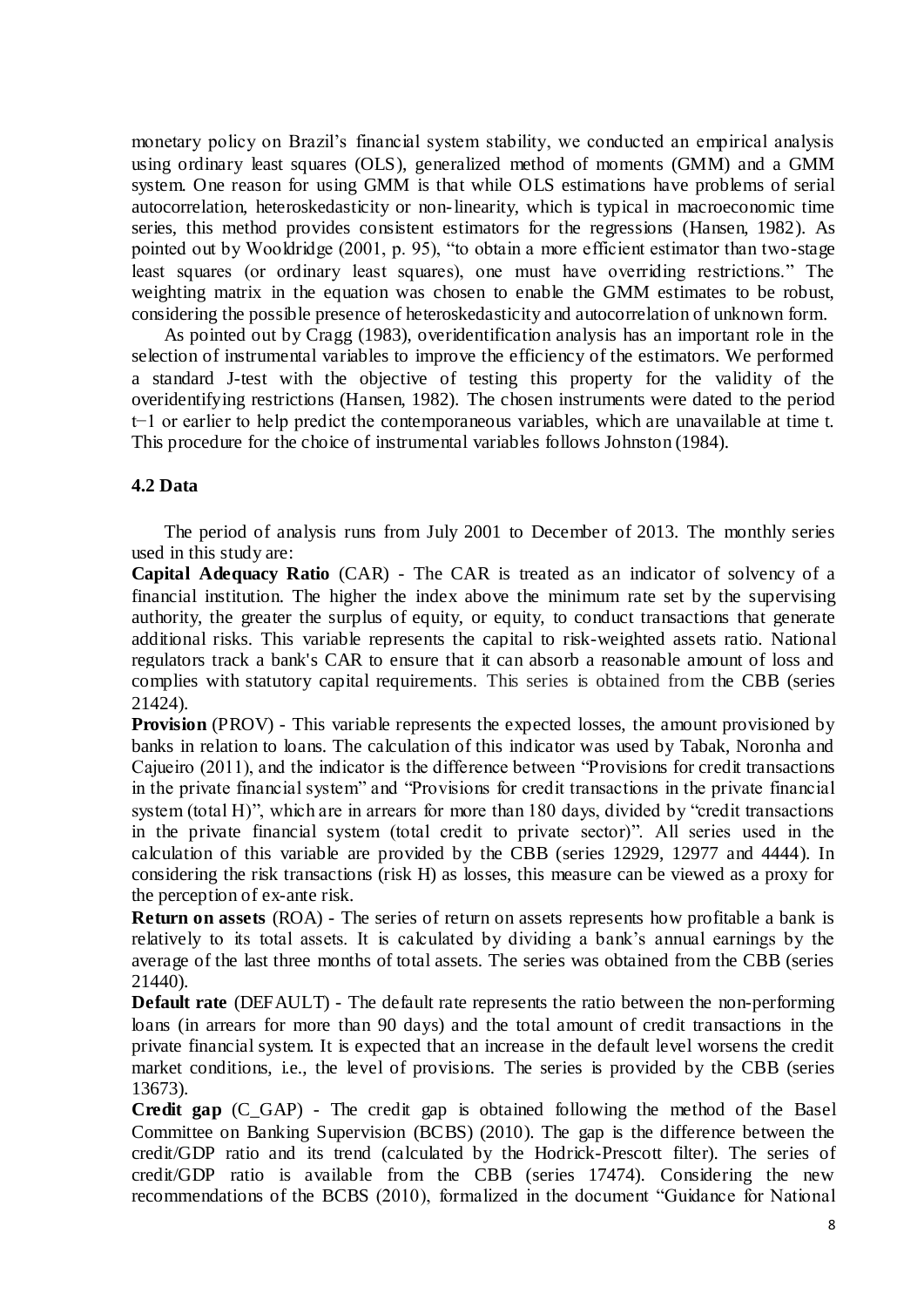Authorities Operating the Countercyclical Capital Buffer", this indicator should be used by regulators of the financial system as a criterion for activation of countercyclical capital buffers. The goal is to increase the capacity of financial institutions to absorb losses above the minimum in good times of the economic cycle, so that in times of stress, the increased capital can be used. $3$ 

**Basic interest rate (**IR) - In Brazil, the basic interest rate (Selic) is the main monetary policy instrument under the regime of IT. The series used is provided by the CBB (series 4189). According to Tabak, Noronha and Cajueiro (2010), the idea of including this variable in the analysis is to assess the impact of monetary policy on the financial system's exposure to credit risk. A positive relationship is expected between the variable IR and the degree of perceived risk in the financial system posed by PROV. This relationship is explained by the presence of asymmetric information in financial markets, leading banks to increase provisions on credit transactions when the basic interest rate increases.

**Reserve requirement rate** (R\_REQ) - This monetary policy instrument has a direct impact on the volume of credit and thus on the willingness of the financial system to take risks. The data used to construct this series are available at the website of the CBB (series 1883, 1884, 1886 and 17633). An increase in this rate should imply fewer available resources for applications by banks and greater aversion to losses of the financial system, which in turn promotes a decrease in credit supply and an increase in provisions.

**Output gap** (O GAP) - This indicator was constructed from the series of GDP accumulated in 12 months, provided by the CBB (series 4190). The output gap is obtained by the difference between the GDP series and its long-term trend obtained through the Hodrick-Prescott filter. Variations in the economic cycle are expected to affect the process of lending and, consequently, the amount provisioned by banks. Because increased economic activity stimulates lending, a negative relationship is expected between O\_GAP and PROV.

**Dummy -** To capture the effect of international financial shocks on the Brazilian economy from the subprime mortgage crisis and the crisis of government debt in Europe, we included a dummy variable, which assumes value 1 for the period from 2008.10 to 2011.01 and zero otherwise.

This work explores the connection between prudential regulation and monetary policy in consonance with the ideas presented by Borio and Zhu  $(2008)^{3}$ . Thus two different models are presented. First, we estimated the connections between monetary policy and provisions following Montes and Peixoto (2014). Second, the variable PROV, used by Montes and Peixoto (2014) in their work about monetary policy, is included as an explanatory variable of CAR to estimate the impact of monetary policy in prudential regulation, as shown in figure 1. In turn, the choice of PROV as a monetary policy transmission mechanism through the risktaking channel is justified by the results found by Montes and Peixoto (2014). We also checked the robustness of the results. For this we estimated a system of equations through GMM. Besides, variables that reflect the macroeconomic context and the behavior of banks are considered in the analysis.

<sup>3</sup> According to BCBS (2010, p. 9): "*The specification of the credit-to-GDP gap has a number of advantages over credit growth. Being expressed as a ratio to GDP, the indicator variable is normalised by the size of the economy. This means it is not influenced by the normal cyclical patterns of credit demand. Being measured as a deviation from its long-term trend, the credit-to-GDP gap allows for the well known secular financial deepening trend. Being a ratio of levels, it is smoother than a variable calculated as differences in levels, such as credit growth, and minimises spurious volatility (no large quarter-to-quarter swings)*."

<sup>4</sup> Borio and Zhu (2008) states that the understanding of the interaction between prudential regulation and transmission mechanis m is still limited.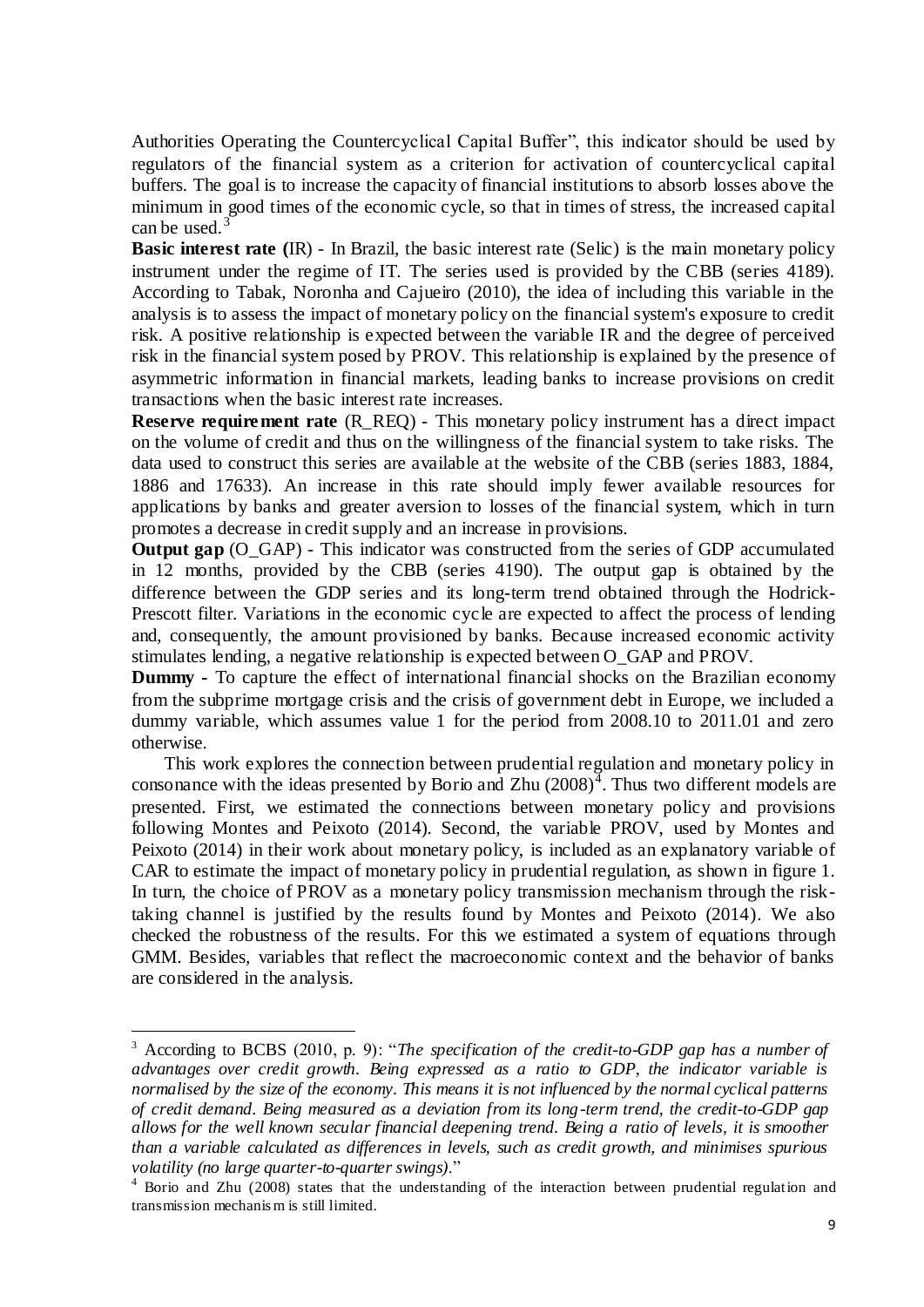



Prepared by the authors

As a prerequisite to apply the estimations, the series were checked on the existence of unit roots, through the Augmented Dickey-Fuller (ADF), Phillips-Perron (PP) and Kwiatkowski-Phillips-Schmidt-Shin (KPSS) tests (Table A.1, Appendix).

## **4.3 Estimates of the influence of macroeconomic variables and monetary policies on provisions**

Following the estimation presented by Montes and Peixoto (2014) to explain the behavior of provisions, we estimated equation 1 below:

(1) 
$$
PROV_t = \alpha_0 + \alpha_1 IR_t + \alpha_2 DEFAUL_t + \alpha_3 R\_REQ_t + \alpha_4 O\_GAP_{t-2} + \alpha_5 Dummy + \epsilon_t
$$

Where,  $\epsilon$  is a random error term.

 $\overline{a}$ 

Table 1 shows the estimates. Due to the problems of autocorrelation and heteroskedasticity, the reported t-statistics in the OLS estimates are based on the estimator of Newey and West (1987).  $5$  In terms of GMM estimations<sup>6</sup>, the J-statistic indicates that we cannot reject the hypothesis that the model is correctly specified.

Concerning the risk-taking channel and therefore the influence of monetary policy on provisions, the estimates confirm the expected relations. Thus, the positive relation between IR and PROV can be interpreted as a result of information asymmetries (adverse selection and moral hazard) that arise in the credit market when, for example, the central bank raises the short-term interest rate. Besides, regarding the link between monetary policy and risk perceptions and attitudes, the findings are in agreement with the ideas presented by Borio and Zhu (2008) and Adrian and Shin (2009b) and corroborate the findings of other econometric studies (Altunbas et al., 2014; Gambacorta, 2009; Jiménez et al., 2014).

<sup>5</sup> Regarding OLS estimates, the F-statistic of all equations indicates that the regressions are significant. Furthermore, the outcomes of the Ramsey RESET test indicate that the estimations do not present problems of model specification.

<sup>&</sup>lt;sup>6</sup> Instrumental variables: PROV<sub>-1</sub>, PROV<sub>-2</sub>, PROV<sub>-3</sub> IR<sub>-1</sub>, IR<sub>-2</sub>, IR<sub>-3</sub>, IR<sub>-4</sub>, IR<sub>-5</sub>, IR<sub>-6</sub>, O\_GAP<sub>-3</sub>, O\_GAP<sub>-4</sub>, O\_GAP<sub>-5</sub>,  $O_GAP_{-5}$ ,  $O_GAP_{-6}$ ,  $O_GAP_{-7}$ ,  $O_GAP_{-8}$ ,  $O_GAP_{-9}$ ,  $R_REQ_{-1}$ ,  $R_REQ_{-2}$ ,  $R_REQ_{-3}$ ,  $R_REQ_{-4}$ ,  $R_REQ_{-5}$ ,  $R_REQ_{-6}$ , DEFAULT<sub>-1</sub>, DEFAULT<sub>-2</sub>, DEFAULT<sub>-3</sub>, DEFAULT<sub>-4</sub>, DEFAULT<sub>-5</sub>, DEFAULT<sub>-6</sub>.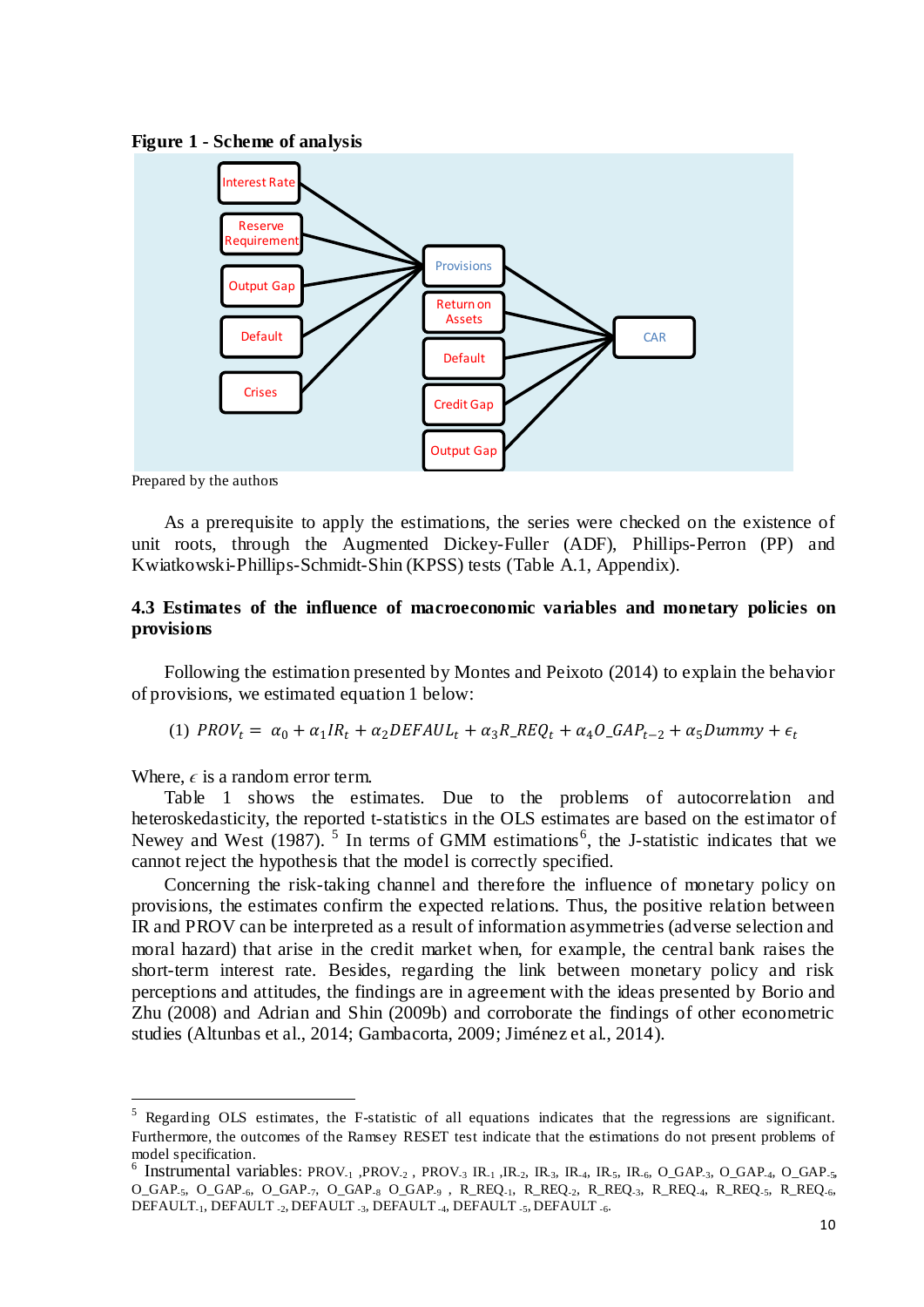Regarding the influence of the R\_REQ, the estimates show that by limiting the resources available for lending, this monetary policy instrument makes credit transactions more costly and increases, at the same time, the risk aversion of financial institutions. The results found for R\_REQ and IR corroborate the findings presented by Montes and Peixoto (2014) and Tabak et al. (2010) for the risk-taking channel in Brazil.

In turn, regarding the influence of economic activity, the variable O\_GAP showed statistical significance and the estimated coefficients presented the expected signs. Therefore, the inverse relation between the level of activity and the variable PROV is explained by the procyclicality of banking activity. Thus, as shown by the evidence, in times of economic expansion, the expectations of default decrease and the degree of exposure to risk increases. Regarding the influence of the variable DEFAULT on the variable PROV, the evidence indicates that an increase in DEFAULT promotes an increase in PROV. DEFAULT represents the effective loss and PROV means the expected loss. Therefore, banks increase provisions when the default rate increases. Estimates related to this variable presented the expected sign and statistical significance. The findings for the influence of both variables (O\_GAP and DEFAULT) on PROV are in agreement with those presented by Montes and Peixoto (2014).

Moreover, the dummy variable presented the expected sign and statistical significance. In this sense, the evidence indicates that banks increased provisions during periods of crisis. In other words, banks react to the economic environment changing the expected loss.

|                                | <b>OLS</b>   |              |              | <b>GMM</b>   |              |              |  |
|--------------------------------|--------------|--------------|--------------|--------------|--------------|--------------|--|
| <b>Explanatory variables</b>   | Eq(1a)       | Eq(1b)       | Eq(1c)       | Eq(1a)       | Eq(1b)       | Eq(1c)       |  |
| $\mathbf C$                    | $0.7913**$   | 0.5476*      | 0.5093       | $0.7633$ *** | 0.5292**     | 0.2745       |  |
|                                | (0.309)      | (0.324)      | (0.343)      | (0.153)      | (0.205)      | (0.220)      |  |
|                                | [2.5572]     | [1.6858]     | [1.4805]     | [4.9630]     | [2.5771]     | [1.2458]     |  |
| IR                             | $0.0164$ *** | $0.0143$ *** | $0.0155$ *** | $0.0234$ *** | $0.0194$ *** | $0.0198$ *** |  |
|                                | (0.005)      | (0.005)      | (0.005)      | (0.002)      | (0.003)      | (0.003)      |  |
|                                | [2.7881]     | [2.8182]     | [2.6578]     | [9.5046]     | [5.6117]     | [5.1481]     |  |
| <b>DEFAULT</b>                 | $0.4468***$  | $0.4432***$  | $0.4041***$  | $0.4304***$  | $0.4134***$  | 0.3849***    |  |
|                                | (0.062)      | (0.064)      | (0.056)      | (0.003)      | (0.038)      | (0.034)      |  |
|                                | [7.1779]     | [6.9153]     | [7.0916]     | [12.8435]    | [10.7525]    | [11.2532]    |  |
| R_REQ                          |              | 1.0045       | 1.6838**     |              | 1.2187       | 2.5294 ***   |  |
|                                |              | (0.775)      | (0.8360)     |              | (0.839)      | (0.776)      |  |
|                                |              | [1.2959]     | [2.0268]     |              | [1.4516]     | [3.2584]     |  |
| $O_GAP(-2)$                    |              |              | $-2.1292*$   |              |              | $-2.0628***$ |  |
|                                |              |              | (1.084)      |              |              | (0.638)      |  |
|                                |              |              | $[-1.9631]$  |              |              | $[-3.2293]$  |  |
| <b>DUMMY</b>                   | 0.2285       | $0.3265*$    | $0.4010**$   | $0.3769***$  | $0.5340$ *** | 0.6990 ***   |  |
|                                | (0.163)      | (0.191)      | (0.175)      | (0.009)      | (0.146)      | (0.127)      |  |
|                                | [1.4004]     | [1.7039]     | [2.2913]     | [3.9819]     | [3.6419]     | [5.4733]     |  |
| R <sub>2</sub>                 | 0.61         | 0.60         | 0.64         | 0.60         | 0.59         | 0.58         |  |
| Adjusted $R^2$                 | 0.60         | 0.61         | 0.63         | 0.59         | 0.58         | 0.57         |  |
| F-statistic                    | 78.06        | 61.76        | 51.54        |              |              |              |  |
| Prob(F-statistic)              | 0.00         | 0.00         | 0.00         |              |              |              |  |
| J-statistic                    |              |              |              | 18.25        | 17.86        | 17.50        |  |
| Prob. (J-statistic)            |              |              |              | 0.83         | 0.80         | 0.78         |  |
| Ramsey RESET (1)               | 0.98         | 0.19         | 0.31         |              |              |              |  |
| Prob.(Ramsey RESET)            | 0.32         | 0.84         | 0.75         |              |              |              |  |
| Heteroskedasticity ARCH (1)    | 259.76       | 275.95       | 223.27       |              |              |              |  |
| Prob.(Heteroskedasticity)      | 0.00         | 0.00         | 0.00         |              |              |              |  |
| Breusch-Godfrey-LM Test (1)    | 386.85       | 366.25       | 328.58       |              |              |              |  |
| Prob.(Breusch-Godfrey-LM Test) | 0.00         | 0.00         | 0.00         |              |              |              |  |

Table 1 – OLS and GMM estimates (dependent variable: PROV)

Source: authors' estimates. Note: Marginal Significance Levels: \*\*\* denotes 0.01, \*\* denotes 0.05 and \* denotes 0.1. Standard errors in parentheses ant t-statistics in square brackets.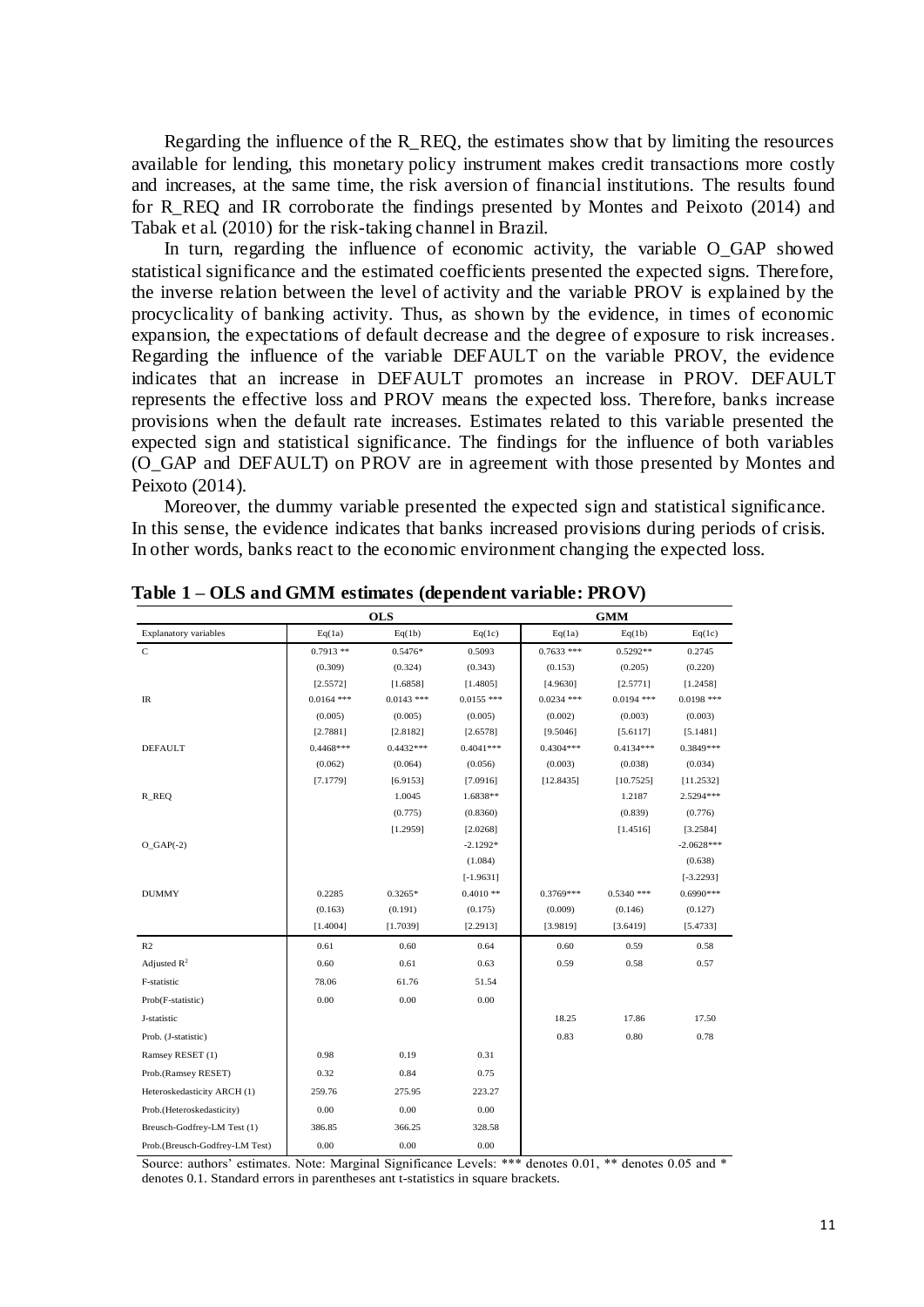### **4.4 Estimates for the influence of macroeconomic variables and provisions on bank solvency**

In order to verify the relation between bank solvency and provision, we tested the following specification for the CAR:

(2)  $CAR_t = \beta_0 + \beta_1 PROV_t + \beta_2 ROA_t + \beta_3 DEFINLT_t + \beta_4 C_GAP_t + \beta_5 O_GAP_t + \xi_t$ 

Where,  $\xi$  is a random error term.

 $\overline{a}$ 

Table 2 shows the estimates. The reported t-statistics in the OLS estimates are based on the estimator of Newey and West (1987) which is consistent in the presence of both heteroskedasticity and autocorrelation of unknown form.<sup>7</sup> In terms of GMM estimations<sup>8</sup>, the J-statistic indicates that we cannot reject the hypothesis that the model is correctly specified.

The results suggest, with statistical significance, a positive relation between PROV and CAR. It is important to stress that, in a microprudential view, this result differs from the expected by financial regulators, but, in a macroprudential approach, it can be explained through the risk-taking channel. Both PROV and CAR mean risk, credit risk and solvency risk, so under a macroeconomic environment they react in a similar way, in agreement with the ideas presented by Goodhart  $(2009)^9$ . The dichotomy observed indicates a need for a better articulation between the banking supervision strategy and the macroprudential policy, once evidence indicates that there is no trade-off between PROV, an important tool in banking supervision, and CAR, a proxy of financial stability.

Regarding the influence of ROA on CAR, the evidence indicates that an increase in ROA causes an increase in CAR. Therefore, banks increase CAR and become more solvent when their profitability increases. Profits represent one of the ways through which banks can raise capital and consequently CAR. The estimates related to this variable presented the expected sign and statistical significance.

Regarding C\_GAP, when it increases, CAR decreases. The negative sign of the estimated coefficient shows the adherence of the countercyclical indicator proposed in Basel III to the Brazilian case. The estimated coefficients show statistical significance for all estimations.

Regarding the influence of DEFAULT on CAR, the evidence indicates that an increase in the default rate promotes a decrease in CAR. Therefore, banks decrease CAR and reduce the risk exposure when the default rate increases. Estimates related to this variable presented the expected sign and statistical significance.

Evidence points to a positive relationship between DEFAULT and PROV and a negative relationship between DEFAULT and CAR. There should be a positive relationship between DEFAULT and PROV since an increase in the amount of credit in arrears for more than 90 days demands an increase in the provisioning level. The negative relationship between DEFAULT and CAR is also expected, since the additional provisioning caused by DEFAULT is exogenous to the banks' will and leads to a reduction in capital, thus reducing CAR. However, provisioning is not just an objective decision based on default. If so, there would be a negative relationship between PROV and CAR, mimicking the negative relationship found between DEFAULT and CAR. However, provisioning has also an expectational component,

 $<sup>7</sup>$  In terms of OLS estimates, the F-statistic of all equations indicates that the regressions are significant.</sup> Moreover, the outcomes of the Ramsey RESET test indicate that the estimations do not present problems of model specification.

<sup>&</sup>lt;sup>8</sup> Instrumental variables: CAR<sub>-1</sub>, CAR<sub>-2</sub>, CAR<sub>-3</sub>, PROV<sub>-1</sub>, PROV<sub>-2</sub>, PROV<sub>-3</sub>, ROA<sub>-1</sub>, ROA<sub>-2</sub>, ROA<sub>-3</sub>, DEFAULT<sub>-1</sub>, DEFAULT-2, DEFAULT -3 C\_GAP-1, C\_GAP-2, C\_GAP-3 ,O\_GAP-1, O\_GAP-2, O\_GAP-3.

 $9^9$  For an analysis regarding the combination of more risk-sensitive methods using CAR, see Goodhart (2009).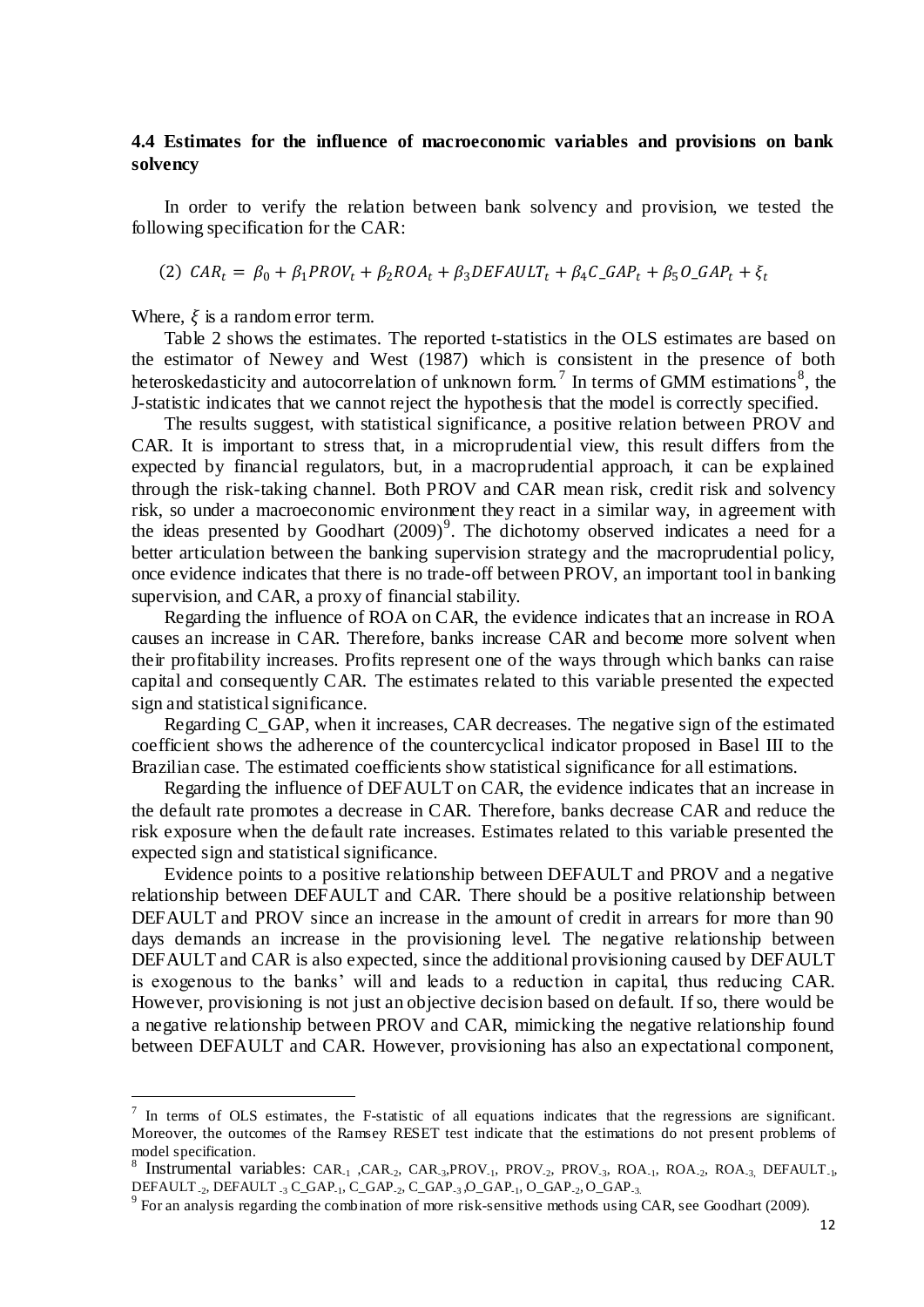which links it to the risk-taking channel. The provisioning level can be altered as a reaction to shocks transmitted through the risk-taking channel.

Therefore, additional provisioning is a deliberate practice and should only be performed in accordance with the maintenance or increase of CAR, sending a message of safety and soundness above any suspicion.

In turn, regarding the influence of economic activity, O\_GAP showed statistical significance and the estimated coefficients presented the expected signs. Therefore, the inverse relation between the level of activity and CAR is explained by the procyclical nature of banking activity. Thus, as shown by the evidence, in times of economic expansion, the degree of exposure to risk increases.

|                                | <b>OLS</b> |            |               | <b>GMM</b> |            |              |
|--------------------------------|------------|------------|---------------|------------|------------|--------------|
| <b>Explanatory variables</b>   | Eq(1a)     | Eq(1b)     | Eq(1c)        | Eq(1a)     | Eq(1b)     | Eq(1c)       |
| $\mathsf{C}$                   | 10.187***  | 10.7110*** | 11.8173***    | 9.128***   | 9.863***   | $10.687***$  |
|                                | (1.069)    | (1.223)    | (1.108)       | (0.723)    | (0.870)    | (0.848)      |
|                                | [9.521]    | [8.753]    | [10.665]      | [12.621]   | [11.334]   | [12.602]     |
| <b>PROV</b>                    | 2.3130***  | 2.3137***  | 2.2424 ***    | 1.987***   | 2.476***   | 2.330***     |
|                                | (0.321)    | (0.484)    | (0.377)       | (0.205)    | (0.295)    | (0.278)      |
|                                | [5.192]    | [4.777]    | [5.939]       | [9.664]    | [8.376]    | [8.356]      |
| <b>ROA</b>                     | $0.921***$ | 0.8498***  | 0.9640 ***    | 0.968***   | 0.8493 *** | 1.030***     |
|                                | (0.122)    | (0.155)    | (0.160)       | (0.105)    | (0.129)    | (0.132)      |
|                                | [7.514]    | [5.455]    | [6.014]       | [9.190]    | [6.919]    | [7.792]      |
| $C_GAP$                        | $-0.459*$  | $-0.4102*$ | $-0.3853*$    | $-0.352*$  | $-0.286*$  | $-0.301**$   |
|                                | (0.242)    | (0.245)    | (0.203)       | (0.147)    | (0.154)    | (0.131)      |
|                                | $[-1.894]$ | $[-1.671]$ | $[-1.891]$    | $[-2.387]$ | $[-1.850]$ | $[-2.296]$   |
| <b>DEFAULT</b>                 |            | $-0.5232*$ | $-0.7672***$  |            | $-0.461**$ | $-0.619***$  |
|                                |            | (0.304)    | (0.284)       |            | (0.231)    | (0.231)      |
|                                |            | $[-1.718]$ | $[-2.698]$    |            | $[-1.995]$ | $[-2.674]$   |
| O_GAP                          |            |            | $-12.9770***$ |            |            | $-12.942***$ |
|                                |            |            | (2.839)       |            |            | (2.286)      |
|                                |            |            | $[-4.570]$    |            |            | $[-5.660]$   |
|                                |            |            |               |            |            |              |
| R2                             | 0.46       | 0.46       | 0.57          | 0.38       | 0.41       | 0.41         |
| Adjusted $R^2$                 | 0.45       | 0.45       | 0.55          | 0.36       | 0.40       | 0.40         |
| F-statistic                    | 42.127     | 42.127     | 38.581        |            |            |              |
| Prob(F-statistic)              | 0.00       | 0.00       | 0.00          |            |            |              |
| J-statistic                    |            |            |               | 16.74      | 17.78      | 17.78        |
| Prob. (J-statistic)            |            |            |               | 0.33       | 0.21       | 0.21         |
| Ramsey RESET (1)               | 1.18       | 1.18       | 1.35          |            |            |              |
| Prob.(Ramsey RESET)            | 0.23       | 0.23       | 0.17          |            |            |              |
| Heteroskedasticity ARCH (1)    | 102.79     | 75.48      | 69.16         |            |            |              |
| Prob.(Heteroskedasticity)      | 0.00       | 0.00       | 0.00          |            |            |              |
| Breusch-Godfrey-LM Test (1)    | 295.88     | 241.89     | 188.96        |            |            |              |
| Prob.(Breusch-Godfrey-LM Test) | 0.00       | 0.00       | 0.00          |            |            |              |

**Table 2 – OLS and GMM estimates (dependent variable: CAR) Table 2 – OLS and GMM estimates (dependent variable: CAR)**

Source: authors' estimates. Note: Marginal Significance Levels: \*\*\* denotes 0.01, \*\* denotes 0.05 and \* denotes 0.1. Standard errors in parentheses ant t-statistics in square brackets.

### **4.5 System of equations for provisions and bank solvency**

The previous analysis indicates that the conduction of monetary policy through interest rate and reserve requirements affect provisions and provisions affect bank solvency. An additional step to grant robustness to the equations and coefficients previously obtained through OLS and GMM, preserving the transmission channel, is the estimation through a system of simultaneous equations.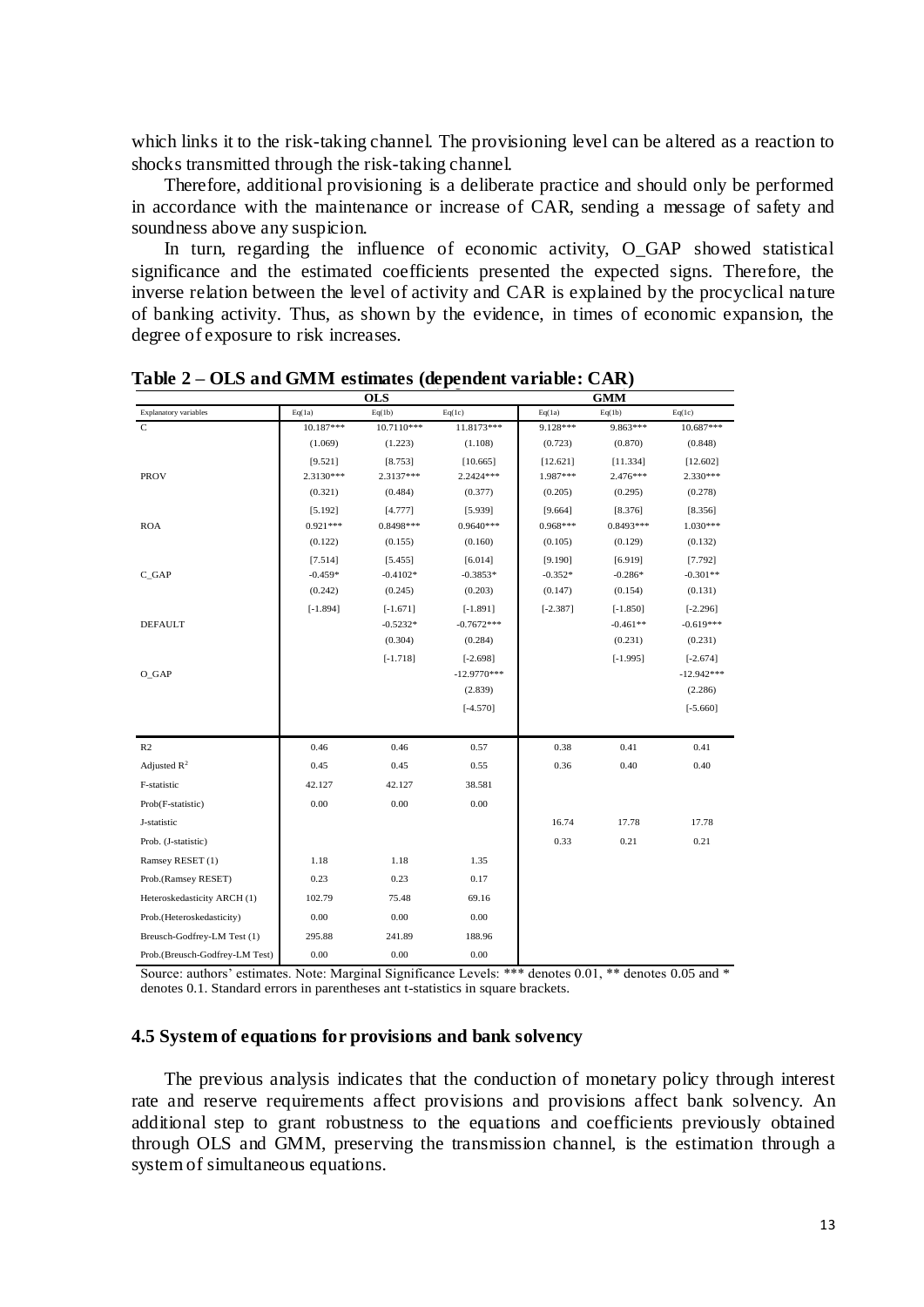Therefore, to test if provision is a channel that transmits the influence of monetary policy on the bank solvency, we estimated a system of equations. To deal with possible problems of endogeneity, the use of a system of equations which applies GMM is adequate to estimate unbiased coefficients.<sup>10</sup> Thus, we estimated the following system of equations (where  $\theta$  and  $\varphi$ are random error terms).

$$
\text{System} \begin{cases} \text{PROV}_t = \gamma_0 + \gamma_1 IR_t + \gamma_2 R \_ \text{REG}_t + \gamma_3 \text{DEFAUL}_t + \gamma_4 O \_ \text{GAP}_{t-2} + \gamma_5 \text{Dummy} + \vartheta_t \\ \text{CAR}_t = \theta_0 + \theta_1 \text{PROV}_t + \theta_2 \text{ROA}_t + \theta_3 \text{DEFAULT}_t + \theta_4 O \_ \text{GAP}_t + \theta_5 C \_ \text{GAP}_t + \varphi_t \end{cases}
$$

Table 3 shows the estimation of the system.<sup>11</sup> All coefficients have signs in accordance with the theoretical view, and with statistical significance. It is noteworthy that the coefficients obtained by the system are more accurate than those estimated in the individual specifications, since the standard errors are smaller.

| <b>Dependent Variables</b>         | <b>PROV</b>  |                              | CAR            |
|------------------------------------|--------------|------------------------------|----------------|
| <b>Explanatory Variables</b>       |              | <b>Explanatory Variables</b> |                |
| $\cal C$                           | 0.2286       | $\mathcal{C}_{\mathcal{C}}$  | 10.8161***     |
|                                    | (0.1835)     |                              | (0.7961)       |
|                                    | [1.2456]     |                              | [13.5855]      |
| $\ensuremath{\mathsf{IR}}\xspace$  | $0.0179$ *** | <b>PROV</b>                  | $2.6430$ ***   |
|                                    | (0.0036)     |                              | (0.1634)       |
|                                    | [4.9299]     |                              | [16.1729]      |
| R_REQ                              | 2.5169***    | <b>ROA</b>                   | $1.0134$ ***   |
|                                    | (0.5612)     |                              | (0.1319)       |
|                                    | [4.4843]     |                              | [7.6780]       |
| <b>DEFAULT</b>                     | $0.4004$ *** | <b>DEFAULT</b>               | $-0.8477$ ***  |
|                                    | (0.0272)     |                              | (0.1618)       |
|                                    | [14.6905]    |                              | $[-5.2386]$    |
| $O_GAP(-2)$                        | $-2.2234***$ | $O_GAP$                      | $-12.0385$ *** |
|                                    | (0.5662)     |                              | (1.7698)       |
|                                    | $[-3.9263]$  |                              | $[-6.8022]$    |
| <b>DUMMY</b>                       | $0.6507***$  | $C_GAP$                      | $-0.4300***$   |
|                                    | (0.1046)     |                              | (0.1038)       |
|                                    | [6.2199]     |                              | $[-4.1420]$    |
| $R^2$                              | 0.60         |                              | 0.50           |
| Adjusted $R^2$                     | 0.59         |                              | 0.48           |
| J-statistic<br>Prob. (J-statistic) |              | 0.17                         |                |

**Table 3 – System GMM (PROV and Capital Adequacy Ratio) Table 3 – System GMM (PROV and Capital Adequacy Ratio)** 

 Source: authors' estimates. Note: Marginal Significance Levels: \*\*\* denotes 0.01, \*\* denotes 0.05 and \* denotes 0.1. Standard errors in parentheses ant t-statistics in square brackets.

The estimates confirm the expected relations. The evidence found suggests that monetary policy affects financial stability in a high interest rate economy in the same way as in a low interest rate economy. This result suggests that the coordination between monetary policy and financial stability matter, corroborating Cecchetti and Kohler (2014). A second finding is that banks react to the macroeconomic environment differently from what is expected by banking supervision. Therefore, an important microprudential tool used by banking supervisors – the demand for additional provision – does not have the desired effect in a macroprudential way. The result supports the conclusion of Osiński, Seal and Hoogduin (2013) on the need for greater alignment between macro and microprudential policies.<sup>12</sup>

These conclusions allow one to project the following sequence of events: a rise in the basic interest rate (due to a rise in the inflation rate) results in an increase in banks'

 $10$  The System-GMM applies the same instrumental variables as the GMM.

 $11$  Instruments and lags are the same as those applied in the estimation of the individual equations.

 $12$  For more details, see Osiński, Seal and Hoogduin (2013).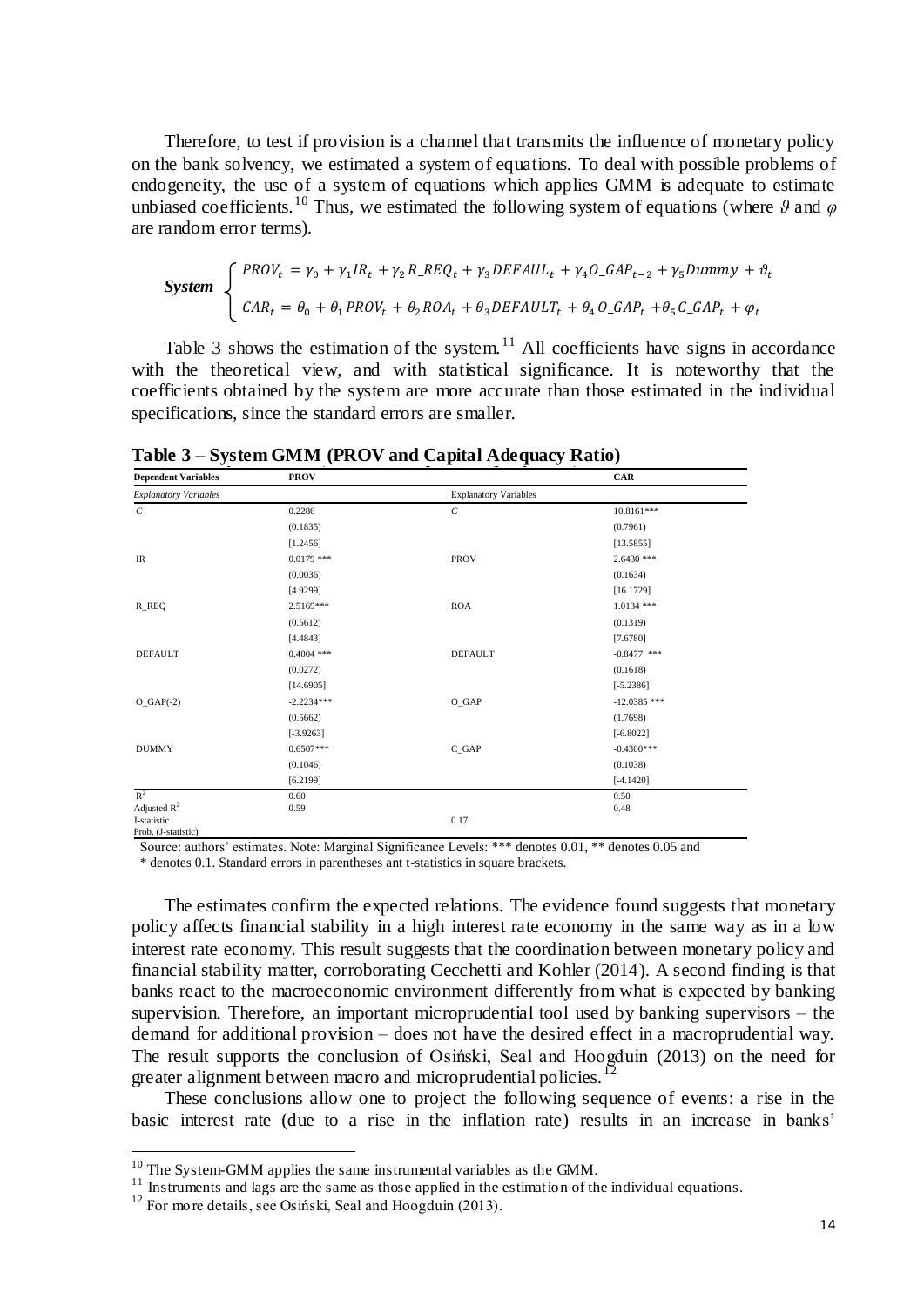provisioning level, which in turn leads to an increase in CAR. The former is a reaction to express a riskier credit portfolio and the latter is a counter-measure to face future losses in the credit portfolio without the undesirable outcome of a reduction in CAR. On the other hand, a reduction in the interest rate brings about a reduction in the provisioning level, since banks believe the credit portfolio is less risky, and also reduces CAR and solvency, once smaller expected future losses do not demand additional capital. Therefore, the evidence that banking solvency responds to shocks from monetary policy and provisioning strengthens the idea that both aspects of the risk-taking channel, provision and banking solvency, are operating in Brazil, providing the link stated by Borio and Zhu (2012) in an emerging market economy.

### **4.6 Dynamic analysis through vector autoregression (VAR)**

In general, the dynamic analysis of a vector autoregressive (VAR) model is performed through methods such as impulse response functions because it permits evaluation of the impulse on key variables caused by shocks (or innovations) provoked by residual variables over time (Sims, 1980). As pointed out by Lutkenpohl (1991), the conventional method applies the "orthogonality assumption" and thus the result can depend on the ordering of variables in the VAR model. Koop et al. (1996) and Pesaran and Shin (1998) developed the idea of the generalized impulse response function as a way to eliminate the problem of ordering of variables in VAR models. The main argument is that the generalized impulse responses are invariant to any re-ordering of the variables in the VAR.

Thus, aiming at eliminating the known problem in the results caused by the order of variables in the VAR model, we employ the generalized impulse response function here. The variables used in the analysis are: PROV, CAR, DEFAULT, IR and R\_REQ. The choice of the VAR lag order was determined using the Schwarz information criterion (SC) and the Hannan-Quinn information criterion (HQ) (Table A.2, appendix). Based on SIC and HQ, the VAR lag order is 2 and both tests indicate that the model is without a constant. The stability test for the VAR is shown through Figure A.1 in the appendix. Figure 2 below shows the results.



#### **Figure 2 – Impulse response analysis**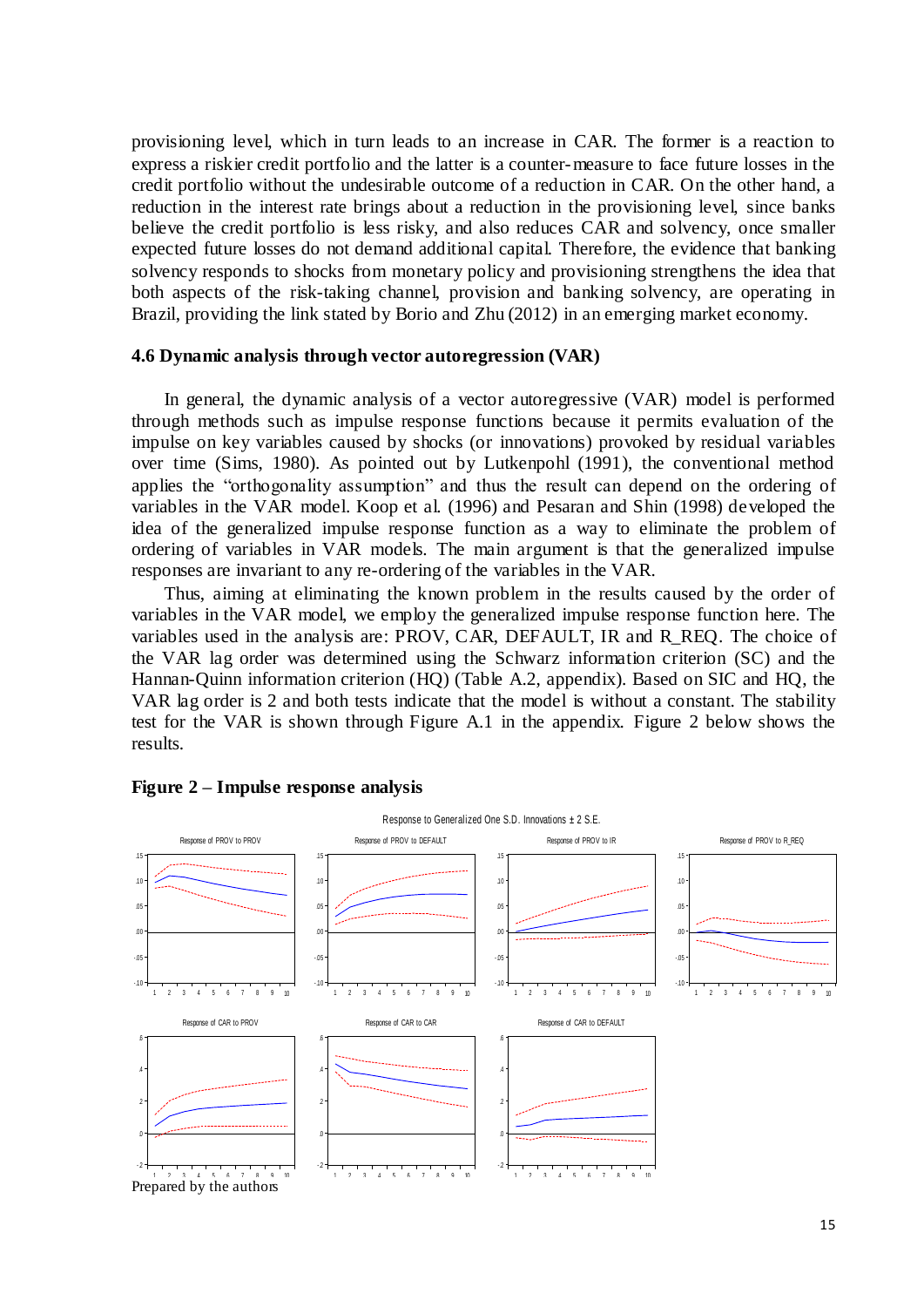It can be seen that an unexpected positive shock on *ir* causes an increase in PROV. In turn, regarding the relationship between R\_REQ and PROV, an unexpected positive shock on R\_REQ has no effect on PROV. The impact of the main instrument of monetary policy (the basic interest rate) on bank behavior is an important aspect for financial stability policy efforts. This result is in agreement with the previous estimations in Table 1.

In relation to DEFAULT, a positive shock on DEFAULT increases both PROV and CAR. In terms of the effect on CAR, this is an ambiguous result due to the previous estimation in Tables 1, 2 and 3. Moreover, the statistical significance and the signs reinforce the positive indirect effect of DEFAULT on CAR.

Furthermore, an unexpected positive shock on PROV increases CAR (banking solvency) with statistical significance. The observed CAR response can be explained by banks' decision to increase solvency in order to send a message of safety and soundness to the market.

Based on the different methods of analysis (OLS, GMM, System GMM and VAR), the following finding is important: there is a statistically significant positive relation between PROV and CAR. This result confirm the absence of the trade-off between provisions and banking solvency, indicating that the strategy of financial stability based on provision and CAR must be better articulated.

#### **5. Concluding remarks**

The present study explored the link involving capital regulation, the risk-taking channel and monetary policy under inflation targeting in an emerging market economy. In this sense, we made use of the literature on monetary transmission mechanisms, with emphasis on the risk-taking channel.

The findings indicate that the risk-taking channel operates in Brazil. Banks react to monetary policy (either when the central bank changes the basic interest rate or reserve requirements) by changing the amount of provisions and also the solvency (CAR). When interest rates and reserve requirements increase/decrease, banks take less/more risks by means of increasing/decreasing provisions and become more/less solvent, increasing/decreasing CAR. Understanding the relationship between monetary policy and financial stability is crucial to define new regulatory strategies, as well as more effective banking supervision.

Moreover, we found evidence of an important side effect due to high interest rates. The policy of high interest rates, which has been used in Brazil under inflation targeting for a long period, caused high resilience of the financial sector in terms of banking solvency. High interest rates mean high risk, so banks react with more spread and less credit supply (in accordance with the bank lending channel, as pointed out by Montes and Peixoto, 2014) and increase provisions and solvency (in accordance with the risk-taking channel).

An important novelty of the study is the evidence found that there is no trade-off between provisions and CAR. The absence of this trade-off means that banks react in the same way regarding provisions and solvency because these two aspects of banking strategy are related to the same aspect, namely banking expectation. Banking expectation is a forward-looking behavior that has to be considered when formulating banking supervision strategy. This absence of trade-off suggests that a provision based banking supervision may not be effective producing just the opposite of the desired outcome. In consequence, a better coordination between monetary policy and banking supervision becomes necessary and recommended.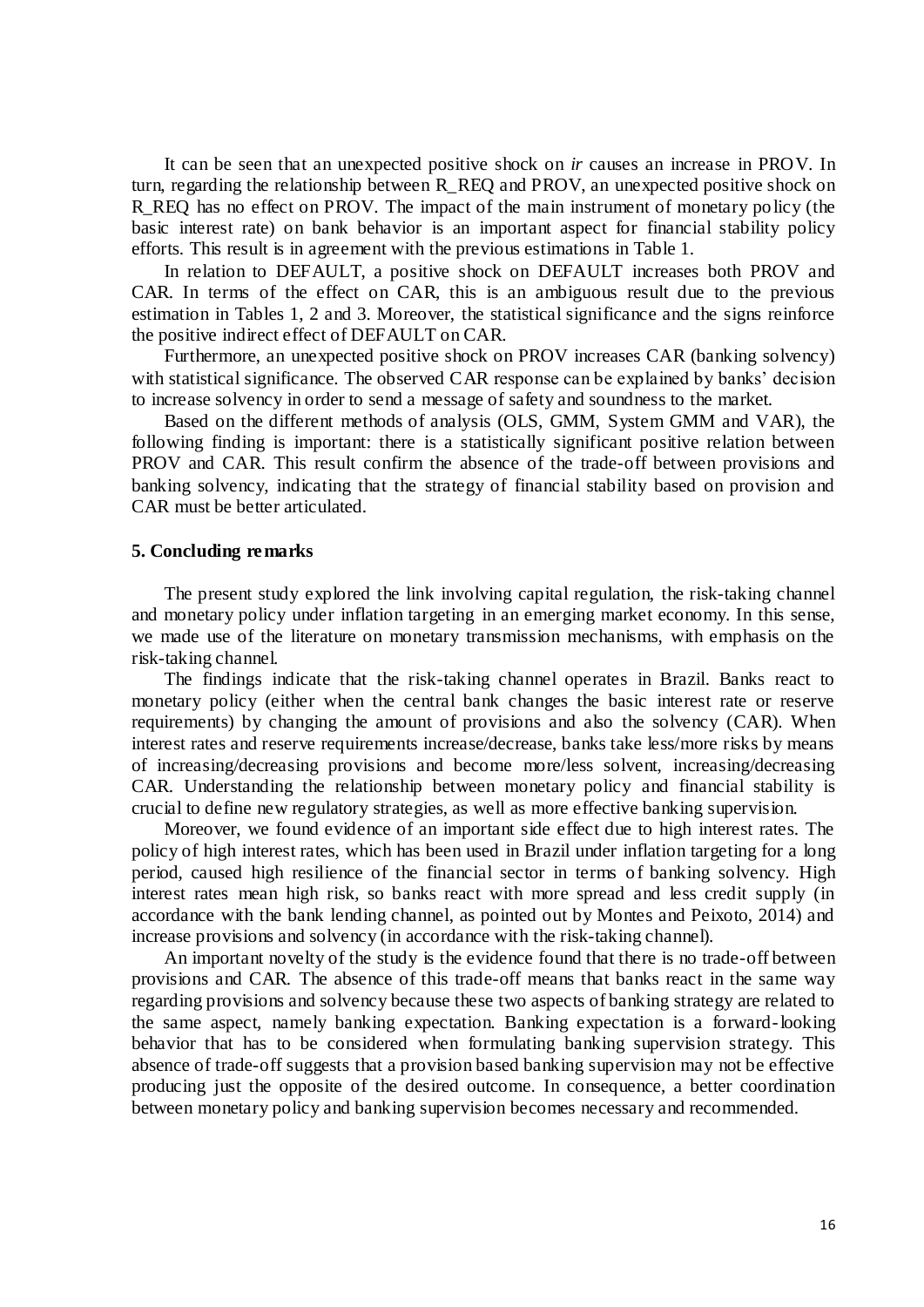#### **6. References**

- Adrian, T., and H. S. Shin. 2009a. "Money, Liquidity, and Monetary Policy". *American Economic Review* 99(2): 600-605.
- Adrian, T. and H. S. Shin. 2009b. "Financial Intermediation and Monetary Economics." *Federal Reserve Bank of New York* Staff Reports*,* 398.
- Altunbas, Y., L. Gambacorta and D. Marqués-Ibáñez,. 2014. "Does monetary policy affect bank risk?" *International Journal of Central Banking* 10 (1): 95-136.
- Akerlof, G., 1969. "The market for lemons: qualitative uncertainty and the market mechanism." *Quarterly Journal of Economics* 84 (3): 488–500.
- Bernanke, B. 1983. "Non-monetary effects of the financial crisis in the propagation of the great depression." *American Economic Review* 73 (3): 257–276.
- Bernanke, B. and M. Gertler. 1995. "Inside the black box: the credit channel of monetary policy transmission." *Journal of Economic Perspectives* 9 (4): 27–48.
- Basel Committee on Banking Supervision, 2010. Guidance for national authorities operating the countercyclical capital buffer. Basel Committee on Banking Supervision, Bank for International Settlements.
- Blinder, A. 2010. "How Central Should the Central Bank Be?" *Journal of Economic Literature* Vol. 48 (1): 123-133.
- Borio, C. and P. Lowe. 2001. "To provision or not to provision." *BIS Quarterly Review* September: 36-48.
- Borio, C. and H. Zhu. 2012. "Capital Regulation, Risk-Taking and Monetary Policy: A Missing Link in the Transmission Mechanism?" *Journal of Financial Stability* 8: 236– 251.
- Brunnermeier, M. K. 2001. "Asset Pricing under Asymmetric Information Bubbles, Crashes, Technical Analysis and Herding". *Oxford University Press*.
- Cecchetti S.G. and M. Kohler.2014. "When Capital Adequacy and Interest Rate Policy Are Substitutes (And When they are not)" *[International Journal of Central Banking](http://ideas.repec.org/s/ijc/ijcjou.html)* 10(3): 205-231.
- Cati, R.C., M. Garcia and P. Perron. 1999. "Unit roots in the presence of abrupt governmental interventions with an application to Brazilian data." *Journal of Applied Econometrics* 14: 27–56.
- Committee on International Economic Policy Reforms. 2011. "Rethinking Central Banking". *Brookings Express*.
- Cragg, J. G. M. 1983. "Efficient estimation in the presence of heteroskedasticity of unknown form." *Econometrica* 51 (3): 751-763.
- De Mendonça, H.F. and G. J. De Guimarães e Souza, 2012." Is Inflation targeting a good remedy to control inflation?" *Journal of Development Economics* 98 (2): 178-191.
- Franses, P.H. and N. Haldrup. 1994. "The effects of additive outliers on tests for unit roots and cointegration." *Journal of Business and Economic Statistics* 12: 471–478.
- Gambacorta, L. 2009. "Monetary policy and the risk-taking channel." *BIS Quarterly Review* December: 43-51.
- Goodhart, C. 2009. "The Regulatory Response to the financial crisis." *Edward Elgar Publishing Limited*.
- Goodhart, C., Hartmann, P., Llewellyn D.T., Rojaz-Suarez, L. and Weisbrod, S. 1998. "Financial Regulation. Why, How and Where Now?" *London, Routledge*.
- Greenwald, B., J. Stiglitz and A. Weiss. 1984. "Informational imperfections in the capital market and macroeconomic fluctuations." *American Economic Review* 74 (2): 194–200.
- Hansen, L. P. 1982. "Large sample properties of generalized method of moments estimators. " *Econometrica* 50 (4): 1029–1054.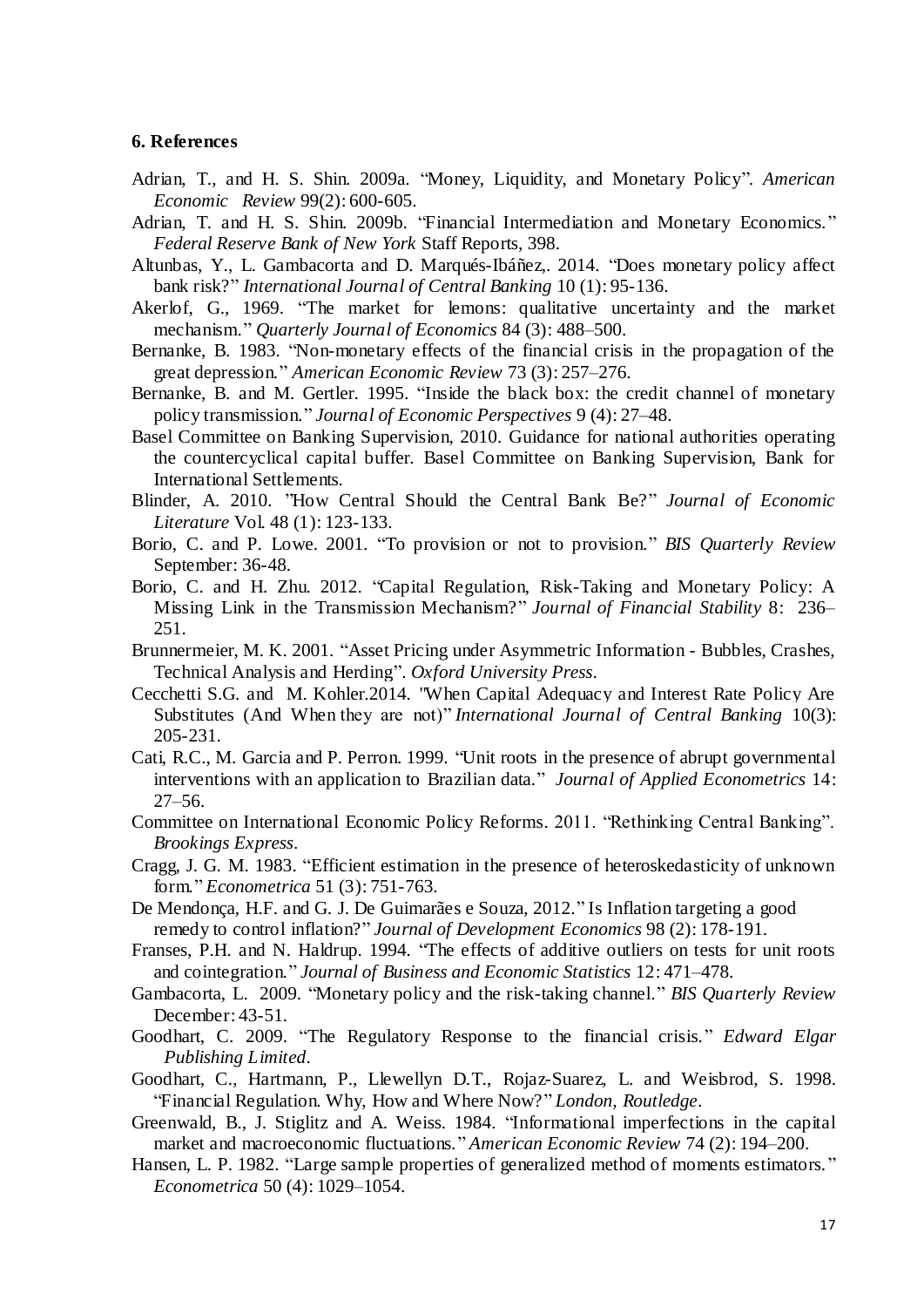- Hubbard, R., 1995. "Is there a credit channel for monetary policy." *Federal Reserve Bank of St. Louis Review*: 63–74.
- International Monetary Fund. 2012. "Brazil: detailed assessment of observance of Basel core principles for effective banking supervision." *Country Report*: 12/207.
- Jiménez, G., S. Ongena, J. L. Peydró, and J. Saurina. 2014. "Hazardous times for monetary policy: what do twenty-three million bank loans say about the effects of monetary policy on credit risk." *Econometrica*, 82 (2): 463-505.
- Johnston, J. 1984. "Econometric Methods, 3.ed." McGraw-Hill Book Co.
- [Koop,](http://www.sciencedirect.com/science?_ob=ArticleURL&_udi=B6V8V-4K0FFB5-1&_user=686357&_coverDate=05%2F15%2F2007&_rdoc=1&_fmt=high&_orig=search&_sort=d&_docanchor=&view=c&_searchStrId=1290440164&_rerunOrigin=google&_acct=C000037518&_version=1&_urlVersion=0&_userid=686357&md5=f6448d41e223401f122fd05dc26410f7#bbib23) G., M.H. Pesaran and S.M. Potter. 1996. "Impulse response analysis in nonlinear multivariate models." *Journal of Econometrics* 74: 119–147.
- Kwiatkowski, D., P.C.B. Phillips, P. Schmidt and Y.Shin. 1992. "Testing the Null Hypothesis of Stationarity Against the Alternative of a Unit Root. " *Journal of Econometrics* 54: 159- 178.
- Llewellyn, D. 1999. "The Economic Rationale for Financial Regulation." *Financial Service Authority* – FSA Occasional Papers in Financial Regulation.
- Lutkenpohl, H. 1991. "Introduction to Multiple Time Series Analysis." *Springer*.
- Mishkin, F. S. 2000. "Prudential Supervision: Why is important and what are the issues." *National Bureau of Economic Research working Paper*, n. 7926.
- Montes, G. C. and G. Peixoto. 2014. "Risk-taking channel, bank lending channel and the paradox of credibility." *Economic Modeling* 39: 82-94.
- Newey,W.K. and K.D.West. 1987. "A simple, positive semidefinite, heteroskedasticity and autocorrelation consistent covariance matrix." *Econometrica* 55 (3): 703-708.
- Osiński, J., K. Seal and L. Hoogduin. 2013. "Macroprudential and Microprundential Policies: Toward Cohabitation." *IMF Staff Discussion Note* 13/5.
- Pesaran, M. H. and Y. Shin. 1998. "Generalized Impulse Response Analysis in Linear Multivariate Models." *Economics Letters* 58: 17–29.
- Rajan, R.G. 2005. "Has financial development made the world riskier?" *National Bureau of Economic Research working Paper Series*, No. 11728.
- Silva, L.A.P. and R. E. Harris. 2012. "Sailing through the Global Financial Storm: Brazil's recent experience with monetary and macroprudential policies to lean against the financial cycle and deal with systemic risks." *Central Bank of Brazil working Paper Series*, n.290.
- Sims, C. 1980. "Macroeconomics and reality." *Econometrica* 48(1): 1-48.
- Stiglitz J. and A. Weiss.1981. "Credit rationing in markets with imperfect information." *American Economic Review* 71 (3): 393–410.
- Stiglitz J., B. Greenwald, B. 2003. "Towards a New Paradigm in Monetary Economics." *Cambridge University Press*.
- Tabak, B.M., M.T. Laiz, D.O. Cajueiro. 2010. "Financial stability and monetary policy the case of Brazil." *Central Bank of Brazil working paper Series*, n.217*.*
- Tabak, B.M., A.C.B. Noronha, D.O. Cajueiro. 2011. "Bank Capital Buffers, Lending Growth and Economic Cycle: Empirical Evidence for Brazil." *Paper prepared for the 2nd BIS CCA Conference on "Monetary policy, financial stability and the business cycle"*.
- Wooldridge, J. M. 2001. "Applications of generalized method of moments estimation. " *Journal of Economic Perspectives* 15(4): 87–100.